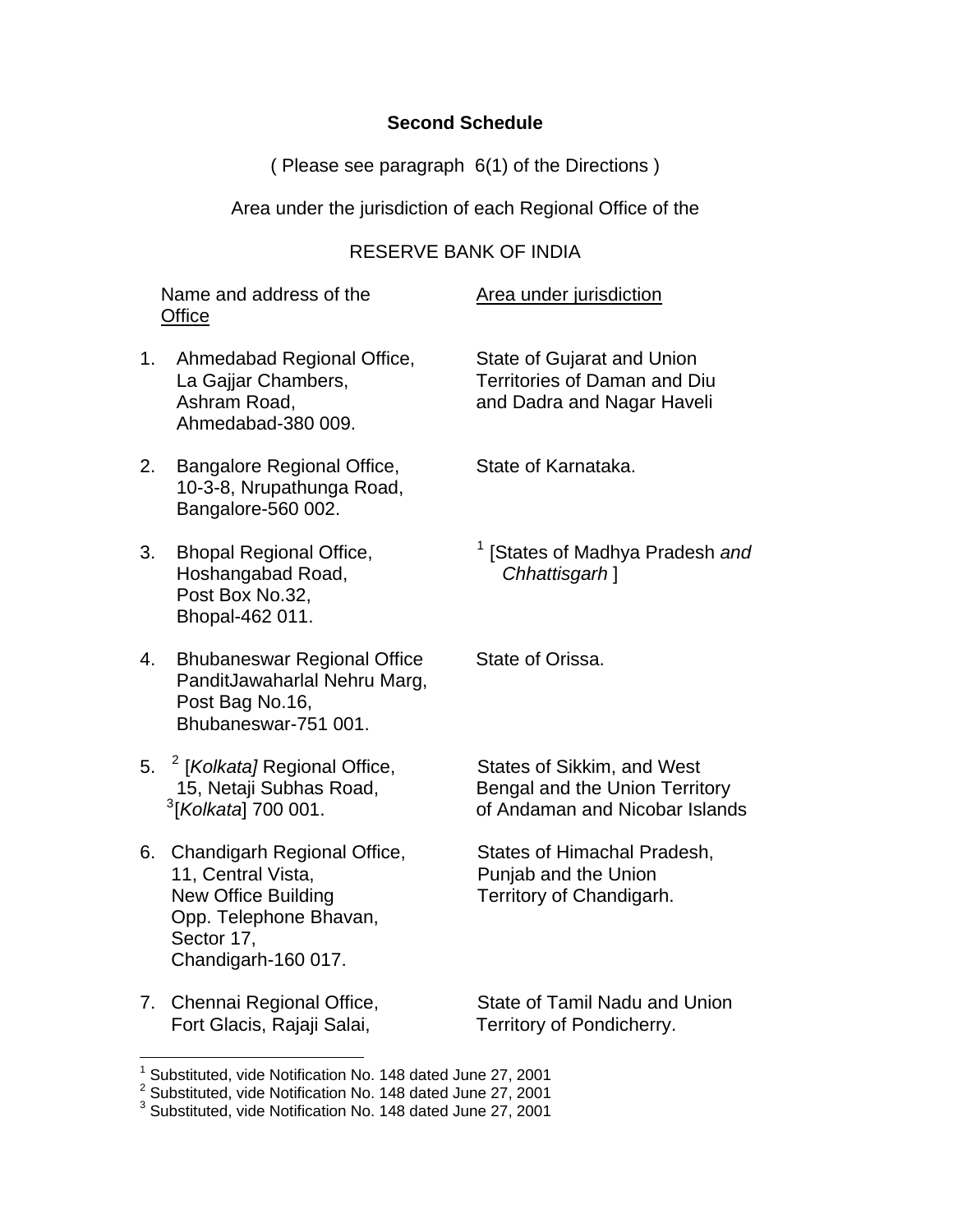Chennai-600 001.

- 8. Guwahati Regional Office, States of Arunachal Pradesh, Guwahati-781 001.
- 9. Hyderabad Regional Office, State of Andhra Pradesh. 6-1-56, Secretariat Road, Saifabad, Hyderabad-500 004.
- 10. Jaipur Regional Office, State of Rajasthan. Ram Bagh Circle, Tonk Road, P.B.No.12, Jaipur-302 004.
- Rail Head Complex, Post Bag No.1, Jammu-180 012.
- <sup>[4](#page-1-0)</sup> [12. Kanpur Regional Office  *Mahatma Gandhi Marg, Uttaranchal ] Kanpur - 208 001 ]*
- 13. Mumbai Regional Office, States of Goa and Maharashtra Garment House, 4th Floor, Dr. Annie Besant Road, Worli, Mumbai-400 018.
- 14. New Delhi Regional office, State of Haryana and 6, Sansad Marg, National Capital Territory New Delhi-110 001. of Delhi.
- South of Gandhi Maidan, Post Bag No.162, Patna-800 001.
- 16. Thiruvananthapuram State of Kerala and Union Regional Office, Territory of Lakshadweep. Bakery Junction, Thiruvananthapuram-695 033.

Station Road, Pan Bazar, Assam, Manipur, Meghalaya, Post Box No.120, Mizoram, Nagaland and Tripura.

- 
- 

11. Jammu Regional Office, State of Jammu and Kashmir.

<sup>29</sup><sup>[States of Uttar Pradesh and</sup>

15. Patna Regional Office, 29 [States of Bihar *and Jharkhand ]*

<span id="page-1-0"></span> 4 Substituted, vide Notification No. 148 dated June 27, 2001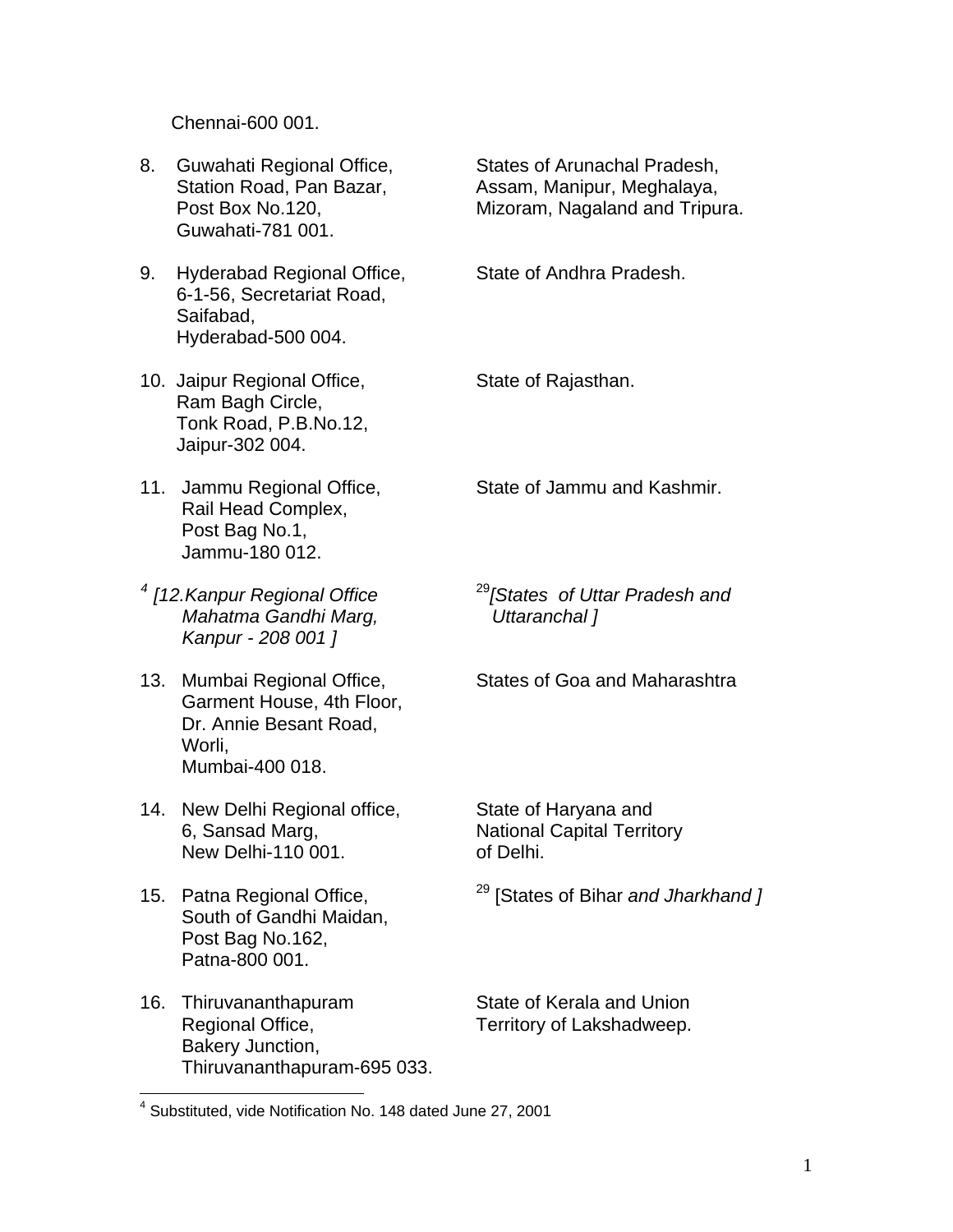### **[5](#page-2-0) Form - NBS 1**

#### **Annual Return on Deposits as on 31, March 20. . (To be submitted by all Non-Banking Financial Companies accepting / holding public deposits, and MNBCs - except Residuary Non-Banking Companies**)

| <b>File Number</b>       |  |  |
|--------------------------|--|--|
| ID Number                |  |  |
| Nature of business       |  |  |
| District Code            |  |  |
| State Code               |  |  |
| (To be filled in by RBI) |  |  |

Name of the Company: …………………………………..

#### **Instructions for filling in the Return - General**

- 1. This Return should be submitted by a Non-Banking Financial Company covered by Para 8(3) of Notification No.DFC.118/DG(SPT)-98 dated January 31, 1998 and by a Miscellaneous Non-Banking Company covered by para 11 of the Notification No.DNBC.39 / DG (H)-77 dated June 20, 1977 to the Regional Office of Department of Non-Banking Supervision, Reserve Bank of India where its Registered Office is situated, once a year, after March 31 and latest by September 30, **with reference to its position as on March 31**, irrespective of the date of closing of the financial year of the Company concerned. A Certificate from the Auditors of the Company should be appended to the Return as per format furnished herewith. However, only in respect of **Part-3,** the information should be furnished as per the latest balance sheet but preceding the date of the return.
	- N.B*. In terms of Notification No.DNBS.135/CGM\(VSNM)-2000, dated 13-1-2000, NBFCs shall prepare their balance sheets and profit and loss accounts as on March 31,*  every year with effect from its accounting year ending with 31<sup>st</sup> March 2001. *Therefore with effect from accounting year ending 31st March 2001, the information in Part 3 of the return shall be as on the date of current balance sheet thus coinciding with the date of return.*
- 2. Submission of the Return should not be delayed for any reason such as the finalisation/ completion of the Audit of the annual accounts. The compilation of the Return should be on the basis of the figures available in the books of accounts of the company and should be certified by its Statutory Auditors.
- **3. The number of accounts** should be given in actual figures while **the amounts of deposits should be shown in lakhs of rupees.** The amount should be rounded off to the nearest lakh. Illustratively, an amount of Rs.4,56,100 should be shown as 5 and not as 4.6 or 5,00,000. Similarly, an amount of Rs.61,49,500 is to be shown as 61 and not as 61.5 or 61,00,000.
- 4. The Return should be signed by a Manager (as defined in Section 2 of the Companies Act, 1956) and if there is no such Manager, by Managing Director or any official of the Company who has been duly authorised by the Board of Directors and whose Specimen

<span id="page-2-0"></span> 5 Substituted, vide Notification No.141 for NBFCs and 145 for MNBCs both dated June 30, 2000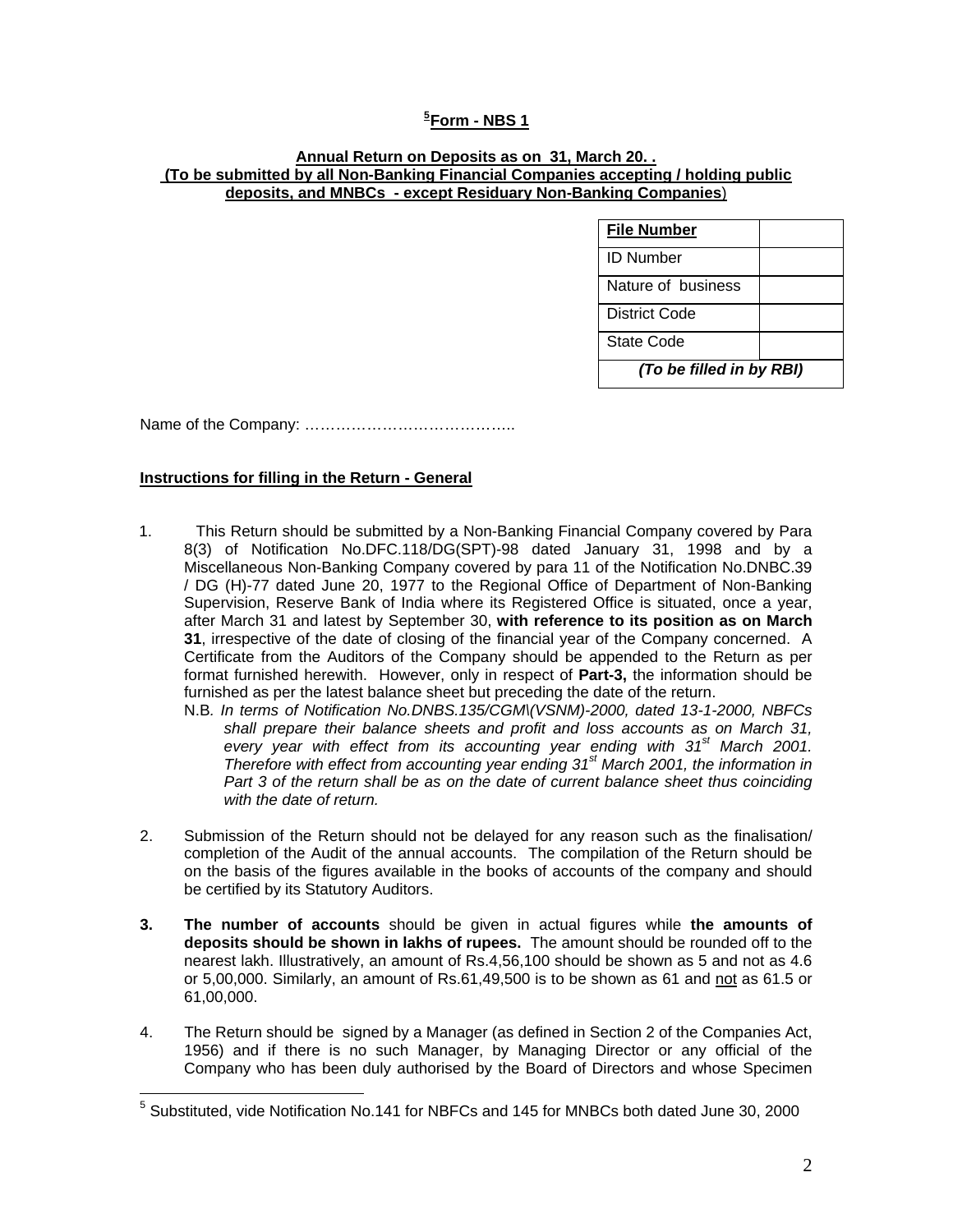Signature has been furnished to the Reserve Bank of India for the purpose. In case the Specimen Signature has not been furnished in the prescribed card, the Return must be signed by the authorised official and his Specimen Signature furnished separately.

- 5. In case there is nothing to report in any part / item of the Return, the relevant part/ item may be marked *'Nil'* in the column meant for *"No. of accounts"* and *00s* may be indicated in the column meant for *"Amount".*
- 6. 'Subsidiaries' and 'Companies in the same group' mentioned in this Return have the same meanings assigned to them in Section  $\overline{4}$  and Section 372 (11) respectively, of the Companies Act, 1956 as appearing prior to amendment to the Companies Act dated 31st October 1998.
- 7. In case this return is being filed through electronic media(internet), to the specified Web Server, a hard -copy of the same may be submitted to the concerned Regional Office duly signed .

| $\mathbf{1}$ .   | Name of the Company                                  |            |  |                |  |
|------------------|------------------------------------------------------|------------|--|----------------|--|
| $\overline{2}$ . | Address of the Registered Office                     |            |  |                |  |
|                  |                                                      | <b>PIN</b> |  |                |  |
|                  | Phone Nos.                                           | Fax No.    |  | e-mail address |  |
| $\frac{3}{4}$    | Name of the State in which the company is registered |            |  |                |  |
|                  | Address of the Corporate/ Head Office                |            |  |                |  |
|                  |                                                      | PIN        |  |                |  |
|                  | Phone Nos.                                           | Fax No.    |  | e-mail address |  |
| 5.               | Date of Incorporation                                |            |  |                |  |
| 6.               | Date of Commencement of Business                     |            |  |                |  |
| $\overline{7}$ . | Name and Residential Address of:<br>Chairman<br>i)   |            |  |                |  |
|                  | Managing Director/ CEO<br>$\overline{ii}$            |            |  |                |  |

### **Company Profile**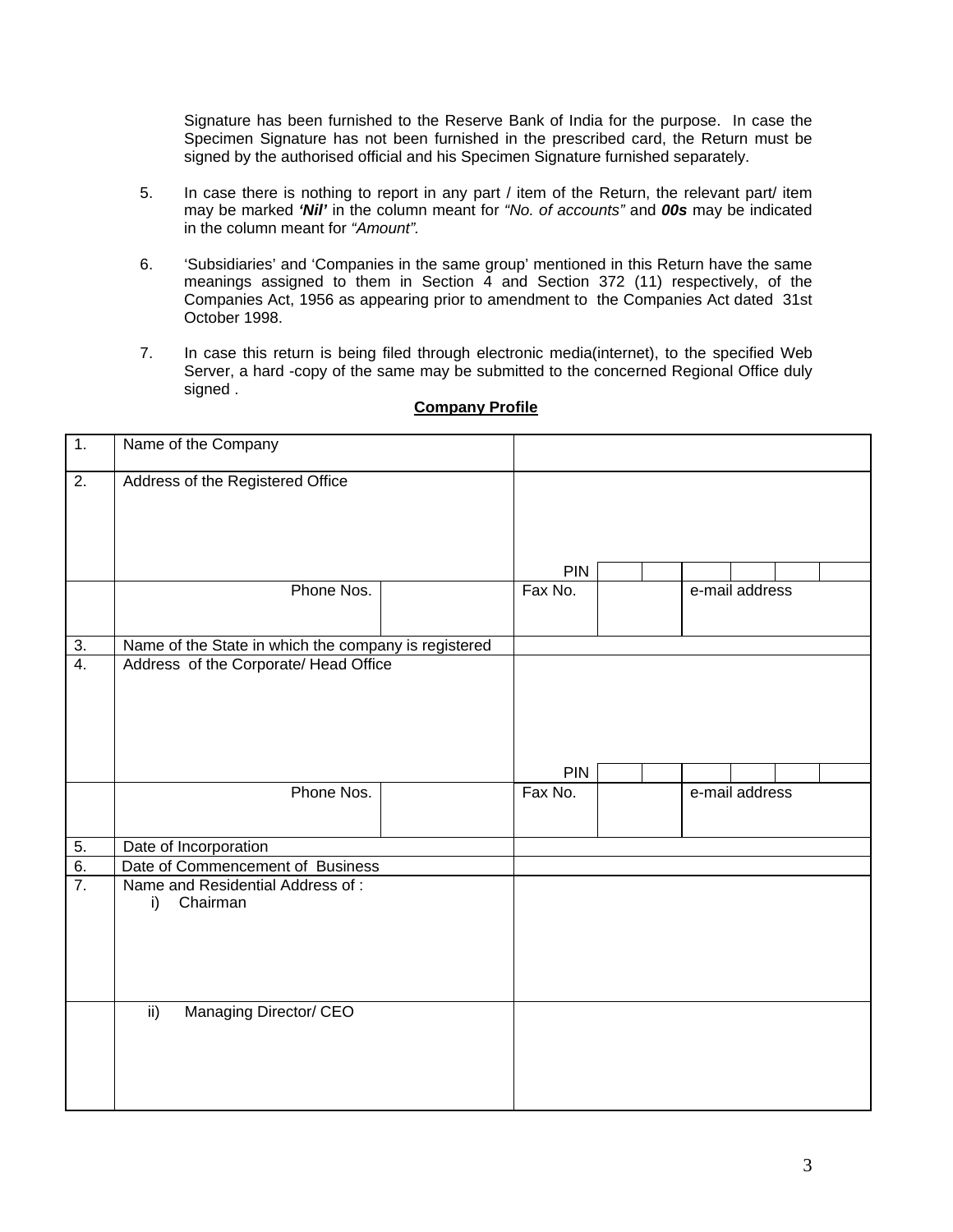| 8.  | Is it a Government Company (Please tick) :                                                                    |                    | Yes |                    | No |  |
|-----|---------------------------------------------------------------------------------------------------------------|--------------------|-----|--------------------|----|--|
| 9.  | Status of the company (Please tick)                                                                           |                    |     |                    |    |  |
|     |                                                                                                               | (i) Public Ltd.    |     | (ii) Deemed Public |    |  |
|     |                                                                                                               | (iii) Private Ltd. |     | (iv) Joint Venture |    |  |
| 10. | Financial Year of the Company                                                                                 |                    |     |                    |    |  |
| 11. | Nature of business                                                                                            |                    |     |                    |    |  |
|     |                                                                                                               |                    |     |                    |    |  |
|     |                                                                                                               |                    |     |                    |    |  |
|     |                                                                                                               |                    |     |                    |    |  |
|     |                                                                                                               |                    |     |                    |    |  |
|     |                                                                                                               |                    |     |                    |    |  |
| 12. | Status of registration with RBI                                                                               |                    |     |                    |    |  |
|     | Number and Date of Certificate of Registration if<br>i).                                                      |                    |     |                    |    |  |
|     | issued by RBI                                                                                                 |                    |     |                    |    |  |
|     |                                                                                                               |                    |     |                    |    |  |
|     | If not registered, indicate whether the application<br>ii)<br>submitted for registration is rejected/ pending |                    |     |                    |    |  |
| 13. | Classification of the Company (if given by Reserve                                                            |                    |     |                    |    |  |
|     | Bank as HP / Leasing / Loan / Investment/ MBC etc.                                                            |                    |     |                    |    |  |
|     | and reference number and date of such classification)                                                         |                    |     |                    |    |  |
| 14. | <b>Credit rating:</b>                                                                                         |                    |     |                    |    |  |
|     | Rating assigned<br>i)                                                                                         |                    |     |                    |    |  |
|     | ii)<br>Date of rating                                                                                         |                    |     |                    |    |  |
|     | Name of the Rating Agency<br>iii)                                                                             |                    |     |                    |    |  |
|     | Whether any change has occurred since the<br>iv)<br>last rating (details)                                     |                    |     |                    |    |  |
| 15. | Number of Branches / Offices.                                                                                 |                    |     |                    |    |  |
|     | (Please enclose a list of names and addresses thereof                                                         |                    |     |                    |    |  |
|     | in the format given below as per Note 1)                                                                      |                    |     |                    |    |  |
|     |                                                                                                               |                    |     |                    |    |  |
| 16. | If a subsidiary company, please indicate the name and                                                         |                    |     |                    |    |  |
|     | address of the holding company                                                                                |                    |     |                    |    |  |
|     |                                                                                                               |                    |     |                    |    |  |
| 17. | If the company is having subsidiaries / associate                                                             |                    |     |                    |    |  |
|     | companies, number thereof.                                                                                    |                    |     |                    |    |  |
|     | (Please enclose a list of names, addresses, Names of                                                          |                    |     |                    |    |  |
|     | Directors and particulars of business activities thereof                                                      |                    |     |                    |    |  |
|     | in the format given below as per Note 2)                                                                      |                    |     |                    |    |  |
| 18. | If a Joint Venture, name and address of the                                                                   |                    |     |                    |    |  |
|     | promoting institution(s)                                                                                      |                    |     |                    |    |  |
|     |                                                                                                               |                    |     |                    |    |  |
|     |                                                                                                               |                    |     |                    |    |  |
| 19. | Name of the Company's statutory auditors with                                                                 |                    |     |                    |    |  |
|     | address and phone numbers                                                                                     |                    |     |                    |    |  |
|     |                                                                                                               |                    |     |                    |    |  |
|     |                                                                                                               |                    |     |                    |    |  |
| 20. | Name(s) of the company's Bankers with addresses                                                               |                    |     |                    |    |  |
|     | and phone numbers.                                                                                            |                    |     |                    |    |  |
|     |                                                                                                               |                    |     |                    |    |  |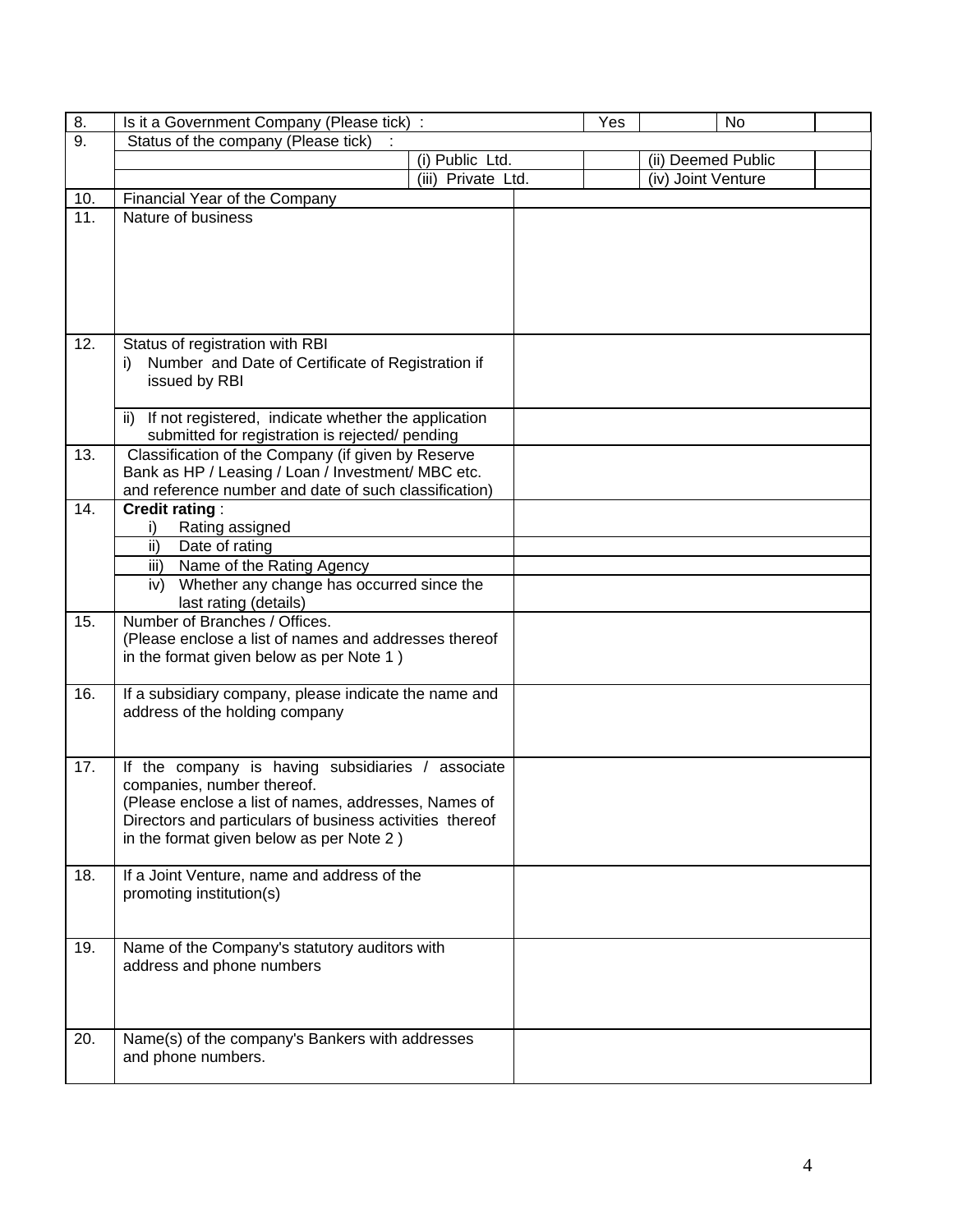# **Note (1) : Format for furnishing details of branches:**

| Sr.No. | Name of the<br>branch           | Date of<br>opening | Address | City | <b>District</b> | State | Amount of public deposit                                                    |
|--------|---------------------------------|--------------------|---------|------|-----------------|-------|-----------------------------------------------------------------------------|
|        |                                 |                    |         |      |                 |       |                                                                             |
|        |                                 |                    |         |      |                 |       |                                                                             |
|        |                                 |                    |         |      |                 |       |                                                                             |
|        |                                 |                    |         |      |                 |       |                                                                             |
|        | Total No. of<br><b>Branches</b> |                    |         |      |                 |       | <b>Total Public Deposits of</b><br>all the branches<br>$\ldots$ (Amount)    |
|        |                                 |                    |         |      |                 |       | Total Public Deposits as<br>per balance sheet<br>dated<br>$\ldots$ (Amount) |

# **Note (2) : Format for furnishing details of the subsidiaries:**

| Sr. No. | Name of the subsidiary | Address | Name of the Directors | <b>Business Activity</b> |
|---------|------------------------|---------|-----------------------|--------------------------|
|         |                        |         |                       |                          |
|         |                        |         |                       |                          |
|         |                        |         |                       |                          |
|         |                        |         |                       |                          |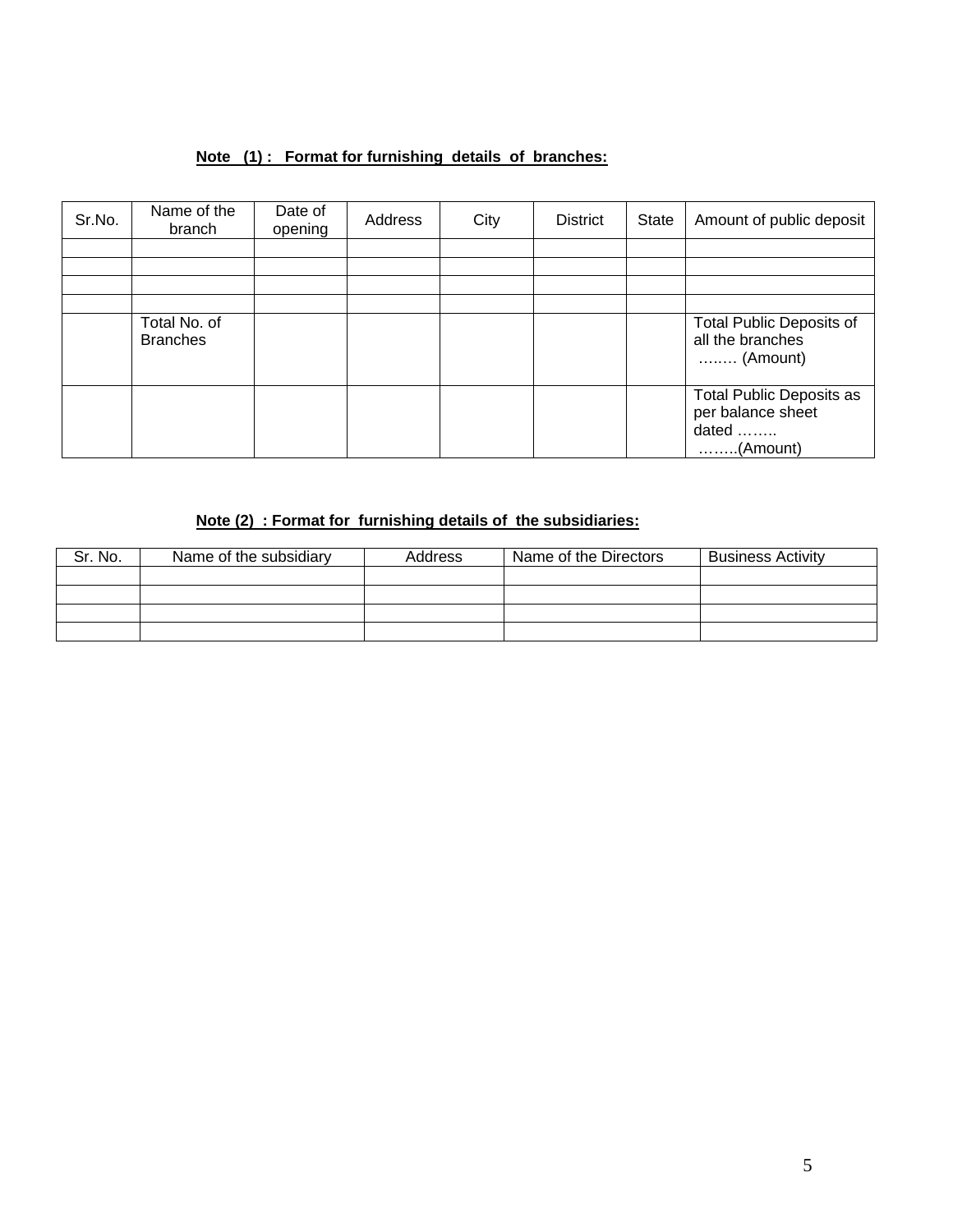# **Details of Assets and Liabilities (as on March 31, 200--)**

### **Part - 1**

# **Public Deposits**

# **(Amount in lakhs of Rupees)**

| Item<br>No.      | Particulars                                                                                                               | Item Code | Number of<br>Accounts | Amount |
|------------------|---------------------------------------------------------------------------------------------------------------------------|-----------|-----------------------|--------|
| $\overline{1}$ . | Deposits received from public in the form of Fixed<br>Deposits, Recurring Deposits etc.                                   | 111       |                       |        |
| 2.               | Deposits received from shareholders<br>(i)<br>by a<br>Public Limited Company (other than Nidhis).                         | 112       |                       |        |
|                  | (ii) Deposits received from Joint shareholders other<br>than the first named shareholder by a Private Limited<br>Company. | 113       |                       |        |
| 3.               | Money received by issue of Non-convertible<br>(i)<br>unsecured debentures (please see instruction No.1<br>given below)    | 114       |                       |        |
|                  | Any other type of public deposits<br>(ii)<br>(Please Specify)                                                             | 115       |                       |        |
| 4.               | <b>Total (111 to 115)</b>                                                                                                 | 110       |                       |        |
| $\overline{5}$ . | Of the total Deposits at item 4 above, those<br>repayable                                                                 |           |                       |        |
|                  | (i)<br>within 1 year                                                                                                      | 121       |                       |        |
|                  | (iii)<br>after 1 year but up to 2 years                                                                                   | 122       |                       |        |
|                  | (iii)<br>after 2 years but up to 3 years                                                                                  | 123       |                       |        |
|                  | after 3 years but up to 5 years and<br>(iv)                                                                               | 124       |                       |        |
|                  | (v)<br>after 5 years                                                                                                      | 125       |                       |        |
| 6.               | Total (121 to 125)                                                                                                        | 120       |                       |        |
| 7.               | Break up of public deposits at item 4 above, as per                                                                       |           |                       |        |
|                  | rate of interest (excluding brokerage, if any)                                                                            |           |                       |        |
|                  | Below 10%<br>(i)                                                                                                          | 131       |                       |        |
|                  | (ii)<br>10% or more but less than 12%                                                                                     | 132       |                       |        |
|                  | (iii)<br>12% or more but less than 14%                                                                                    | 133       |                       |        |
|                  | 14% or more but less than 16%<br>(iv)                                                                                     | 134       |                       |        |
|                  | (v)<br>At 16%                                                                                                             | 135       |                       |        |
|                  | (vi)<br>More than 16% but up to 18%                                                                                       | 136       |                       |        |
|                  | (vii)<br>More than 18%                                                                                                    | 137       |                       |        |
| 8.               | Total (131 to 137)                                                                                                        | 130       |                       |        |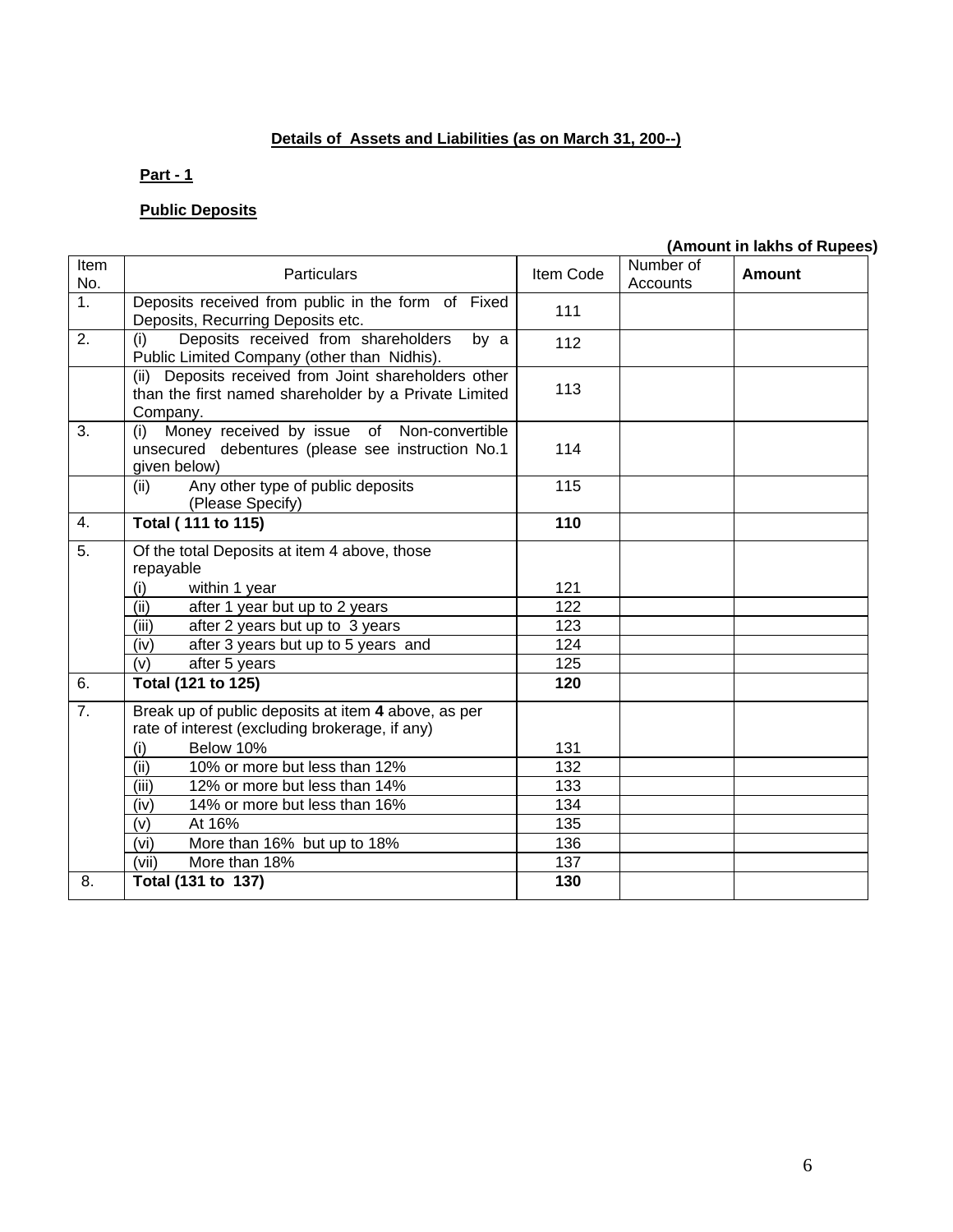| 9.                | Break-up of Public Deposits according to the size            |     |  |
|-------------------|--------------------------------------------------------------|-----|--|
|                   | Fixed deposits etc received from public (vide<br>i)          |     |  |
|                   | item No. 1 above)                                            |     |  |
|                   | a) upto $Rs.10,000$                                          | 141 |  |
|                   | b) over Rs.10,000                                            | 142 |  |
|                   | ii)<br>Deposits from share holders in case of public         |     |  |
|                   | limited companies (vide item No. 2 above)                    |     |  |
|                   | a) upto Rs.10,000                                            | 143 |  |
|                   | b) over Rs.10,000                                            | 144 |  |
|                   | iii)<br>Non-convertible unsecured debentures                 |     |  |
|                   | (vide item No.3 above)                                       |     |  |
|                   | a) upto Rs.10,000                                            | 145 |  |
|                   | b) over Rs.10,000                                            | 146 |  |
| 10.               | Total of (141 to 146) [ should tally with the amount         | 140 |  |
|                   | shown against item 110 ]                                     |     |  |
| $\overline{11}$ . | Of the deposits at item 4 above :                            |     |  |
|                   | i)<br>Those which have matured but not claimed.              | 151 |  |
|                   | $\overline{ii}$<br>Those which have matured, claimed but not | 152 |  |
|                   | paid (please see instruction No.2 given below)               |     |  |
|                   | From public (vide item No.1 above)<br>a)                     | 153 |  |
|                   | From shareholders (vide item No. 2 above)<br>b)              | 154 |  |
|                   | From debenture holders (vide item No. 3<br>C)                | 155 |  |
|                   | above)                                                       |     |  |
|                   | (Please furnish details of (a) (b) and (c) in                |     |  |
|                   | Annexure No)                                                 |     |  |
|                   | Those shown against item (ii) above where<br>iii)            | 156 |  |
|                   | CLB has passed the orders for repayment                      |     |  |
| 12.               | Public Deposits mobilised during the year by payment         | 157 |  |
|                   | of brokerage                                                 |     |  |
| 13.               | Brokerage paid                                               | 158 |  |
| 14.               | % of 13 to 12                                                | 159 |  |
| 15.               | Public deposits matured but remaining unclaimed for          | 160 |  |
|                   | 7 years including the year in which they have matured        |     |  |

### **Instructions:**

1. In the case of partly convertible Debentures/Bonds, the convertible portion should be shown against item 9 of Part -2. The Non-convertible unsecured debentures should be included under this item.

2. The reasons for non-payment of each Deposit and the steps taken for repayment including compliance of CLB Order (if any) should be indicated in an Annexure.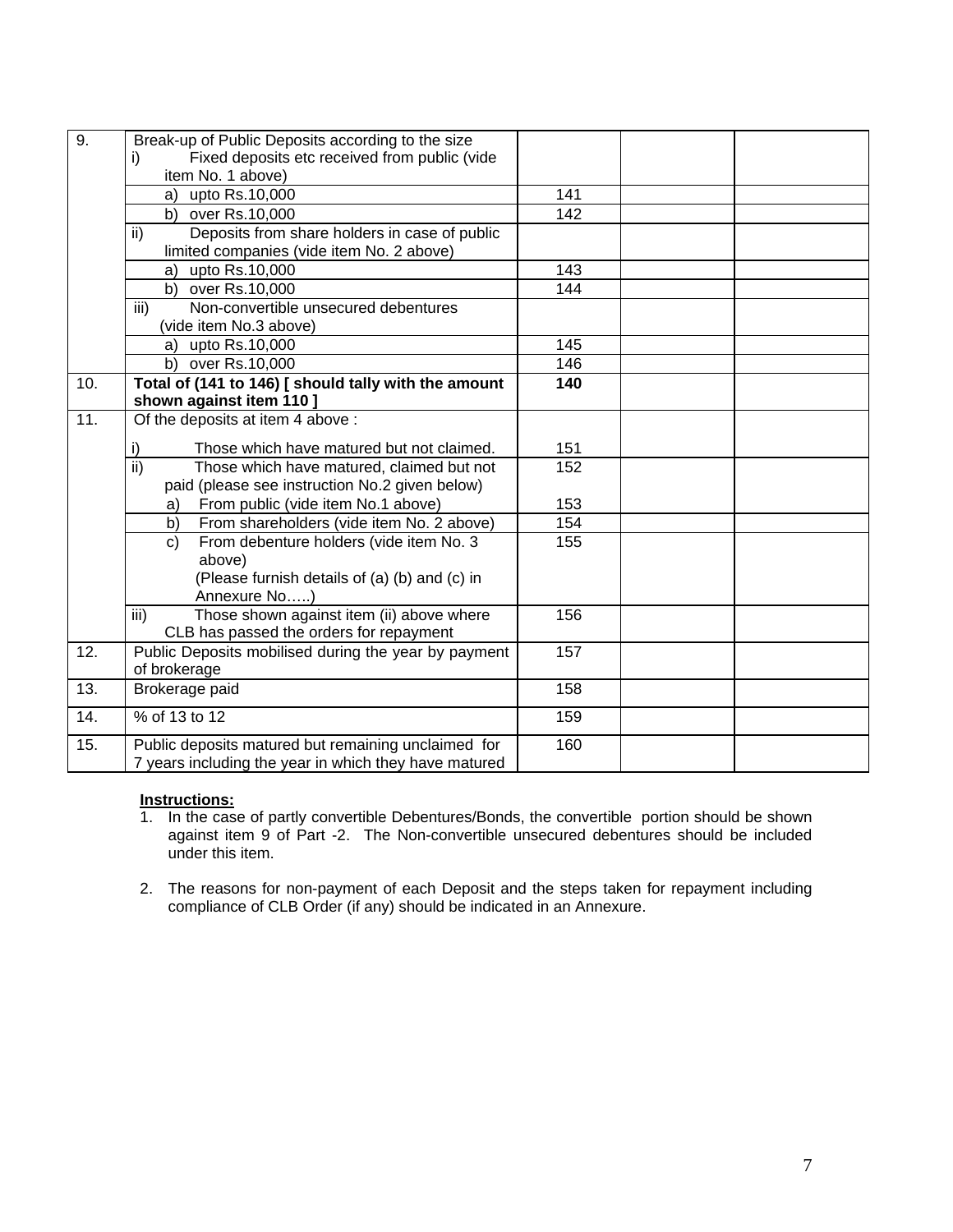### **Particulars of other borrowings**

| Item<br>No.      | <b>Particulars</b>                                                                                                                                                                                                                                                                        | Item Code | Number of<br>Accounts | <b>Amount</b> |
|------------------|-------------------------------------------------------------------------------------------------------------------------------------------------------------------------------------------------------------------------------------------------------------------------------------------|-----------|-----------------------|---------------|
| $\overline{1}$ . | Central/State<br>Money<br>borrowed<br>from<br>the<br>Government/Local Authority/ others the repayment of<br>by<br>the<br>Central/<br>which is guaranteed<br><b>State</b><br>Governments                                                                                                   | 221       |                       |               |
| 2.               | Money borrowed from:                                                                                                                                                                                                                                                                      |           |                       |               |
|                  | <b>Foreign Government</b><br>i)                                                                                                                                                                                                                                                           | 222       |                       |               |
|                  | Foreign Authority<br>ii)                                                                                                                                                                                                                                                                  | 223       |                       |               |
|                  | iii)<br>Foreign Citizen or person                                                                                                                                                                                                                                                         | 224       |                       |               |
|                  | Total (222 to 224)                                                                                                                                                                                                                                                                        | 225       |                       |               |
| 3.               | Borrowings from:                                                                                                                                                                                                                                                                          |           |                       |               |
|                  | <b>Banks</b><br>(i)                                                                                                                                                                                                                                                                       | 226       |                       |               |
|                  | (ii)<br><b>Other Specified Financial Institutions</b>                                                                                                                                                                                                                                     | 227       |                       |               |
| 4.               | Money borrowed from any other Company                                                                                                                                                                                                                                                     | 228       |                       |               |
| 5.               | Unsecured loans from Directors / Promoters                                                                                                                                                                                                                                                | 229       |                       |               |
| 6.               | Money borrowed by a private Company<br>from its<br>shareholders                                                                                                                                                                                                                           | 230       |                       |               |
| 7.               | Money received from employees of the Company by<br>way of security deposit and kept in joint accounts in<br>the name of the Company and the employees with a<br>scheduled bank or a post office                                                                                           | 231       |                       |               |
| 8.               | Money received by way of caution money, margin<br>money from the borrowers, lessee, hirers or by way of<br>security or advance from agents in the course of<br>company's business or advance received against<br>orders for supply of goods or properties or for<br>rendering of services | 232       |                       |               |
| 9.               | Money received by issue of convertible or secured<br>debentures/bonds (please see the instruction given<br>below)                                                                                                                                                                         | 233       |                       |               |
| 10.              | Of the above, debentures subscribed by the banks/<br>other NBFCs.                                                                                                                                                                                                                         | 234       |                       |               |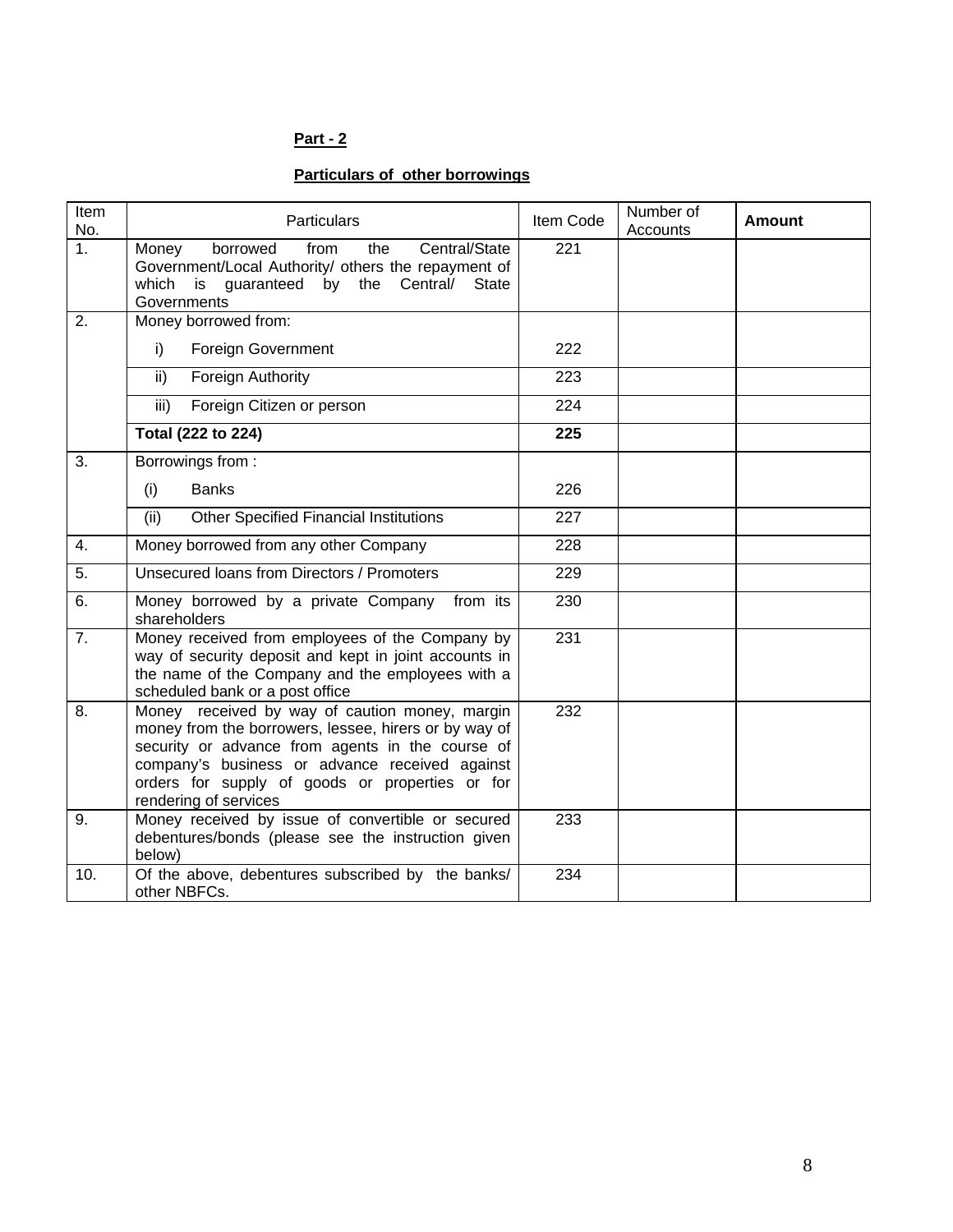| 11. | Money received by way of subscription to shares,<br>bonds or debentures pending allotment or money<br>received by way of calls in advance on shares (not<br>due for refinance). | 235 |  |
|-----|---------------------------------------------------------------------------------------------------------------------------------------------------------------------------------|-----|--|
| 12. | <b>Commercial Papers</b>                                                                                                                                                        | 236 |  |
| 13. | Deposits received from relatives of Directors                                                                                                                                   | 237 |  |
| 14. | Borrowings from Mutual Funds                                                                                                                                                    | 238 |  |
| 15. | Any others (Not treated as public deposits - Please<br>specify)                                                                                                                 | 239 |  |
| 16. | Total (221 + 225 + 226 to 233+235 to 239)                                                                                                                                       | 250 |  |

### **Instruction:**

In the case of Partly Convertible Debentures/Bonds, only the convertible portion should be shown against item 9 of Part -2 above.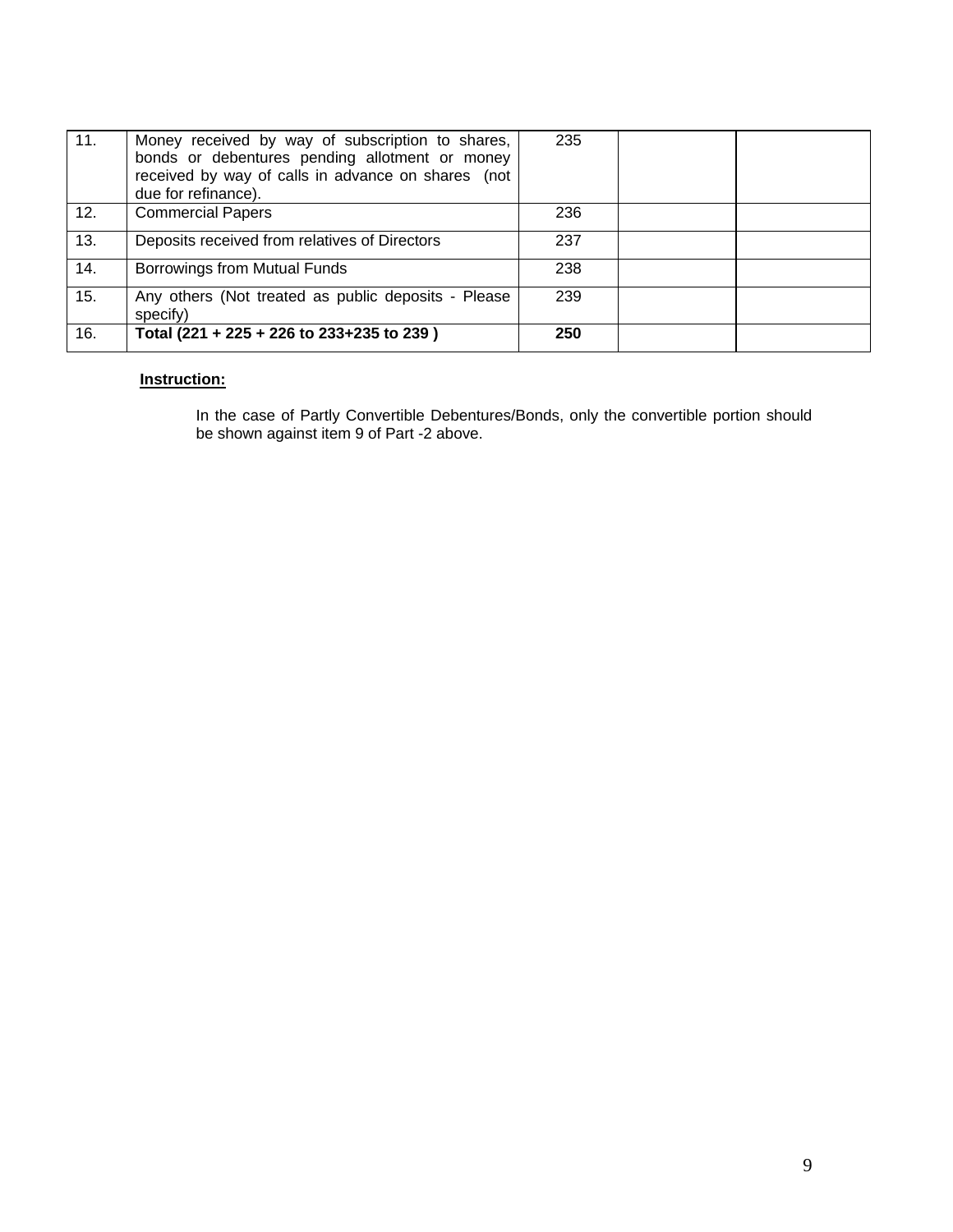### **Net Owned Fund**

*[Figures to be furnished as per the latest balance sheet preceding the date of the Return or as per balance sheet as on the date of return] [ Balance sheet as on ...................................]* 

| Item<br>No. | <b>Particulars</b>                                                                                                                                                                  | Item Code | Amount |
|-------------|-------------------------------------------------------------------------------------------------------------------------------------------------------------------------------------|-----------|--------|
| 1.          | Capital Funds:                                                                                                                                                                      |           |        |
|             | Paid-up Equity Capital<br>(i)                                                                                                                                                       | 311       |        |
|             | (ii)<br>Paid-up preference shares which are compulsorily convertible<br>to Equity                                                                                                   | 312       |        |
|             | Free Reserves (please see instruction No.1 given below)<br>(iii)                                                                                                                    | 313       |        |
| 2.          | Total $(311 + 312 + 313) = A$                                                                                                                                                       | 310       |        |
| 3.          | Accumulated balance of loss<br>(i)                                                                                                                                                  | 321       |        |
|             | Balance of deferred revenue expenditure<br>(ii)                                                                                                                                     | 322       |        |
|             | Other intangible assets (please specify)<br>(iii)                                                                                                                                   | 323       |        |
| 4.          | Total $(321+322+323) = B$                                                                                                                                                           | 320       |        |
| 5.          | Owned Fund (A - B) i.e.(310-320) = C                                                                                                                                                | 330       |        |
| 6.          | Book value of investments in shares of :                                                                                                                                            |           |        |
|             | Subsidiaries of the Company<br>(i)                                                                                                                                                  | 341       |        |
|             | (ii)<br>Companies in the same group                                                                                                                                                 | 342       |        |
|             | all other Non-Banking Financial Companies<br>(iii)<br>(Details in Annexure No)                                                                                                      | 343       |        |
| 7.          | Book value of investments in debentures and bonds of :                                                                                                                              |           |        |
|             | Subsidiaries of the Company<br>(i)                                                                                                                                                  | 344       |        |
|             | Companies in the same group<br>(ii)<br>(Details in Annexure No)                                                                                                                     | 345       |        |
| 8.          | Outstanding loans and advances including bills purchased/ discounted,<br>inter-corporate deposits, hire purchase and lease finance, CPs with:<br>Subsidiaries of the Company<br>(i) | 346       |        |
|             | Companies in the same group (Details in Annexure No)<br>(ii)<br>[please see instruction No.2 given below]                                                                           | 347       |        |
| 9.          | Total (341 to 347) = $D$                                                                                                                                                            | 340       |        |
| 10.         | D in excess of 10% of C<br>$(340$ in excess of 10% of 330) = E                                                                                                                      | 351       |        |
| 11.         | Net Owned Fund $(330 - 351) = (C - E)$                                                                                                                                              | 350       |        |
| 12.         | Paid-up preference Share Capital not compulsorily convertible, as per<br>latest balance sheet                                                                                       | 361       |        |
| 13.         | Paid-up preference Share Capital not compulsorily convertible, as on<br>the date of this Return                                                                                     | 362       |        |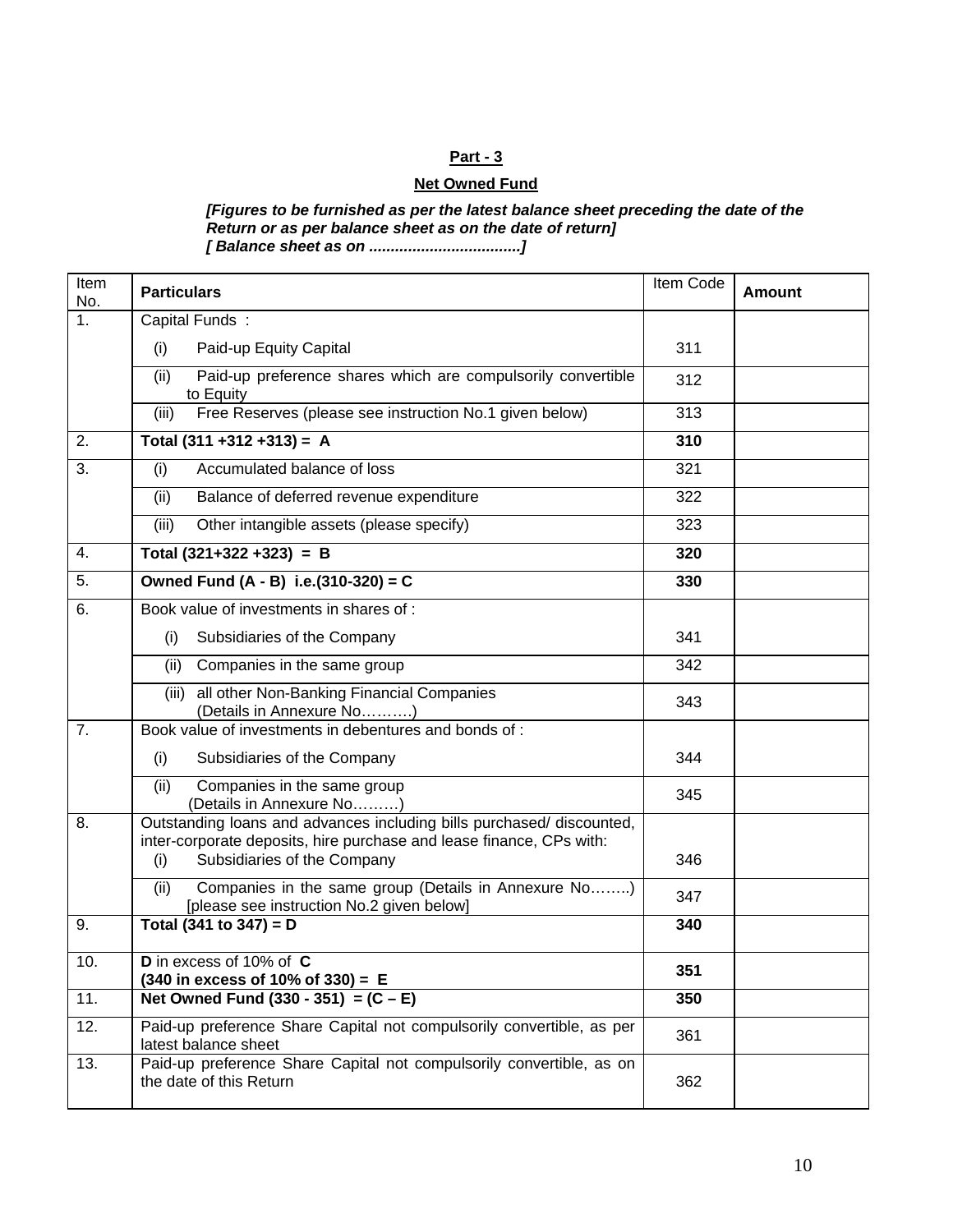| 14. | Total liabilities as per the latest balance sheet preceding the date of<br>Return | 363 |  |
|-----|-----------------------------------------------------------------------------------|-----|--|
| 15. | Total liability as on the date of this Return                                     | 364 |  |

#### **Instructions:**

1. **"Free Reserves"** mentioned under item 1(iii) above shall include the balance in the Share Premium Account, Capital and Debenture Redemption Reserves and any other Reserve shown or published in the Balance Sheet and created through an allocation of Profits (including credit balance of Profit & Loss Account) but not being :

- (i) a Reserve created for repayment of any future liability or for depreciation of assets or for provision against non-performing assets / bad debts; or
- (ii) a Reserve created by Revaluation of the Assets of the Company.

2. Hire Purchase and Lease Finance mean :

- (i) in the case of hire purchase asset, the amount of future instalments receivable reduced by the balance of the unmatured finance charges; and
- (ii) in the case of lease assets, the depreciated book value of the lease asset plus/minus the balance in the lease adjustment account;

Amount due but not received should be added in both the cases.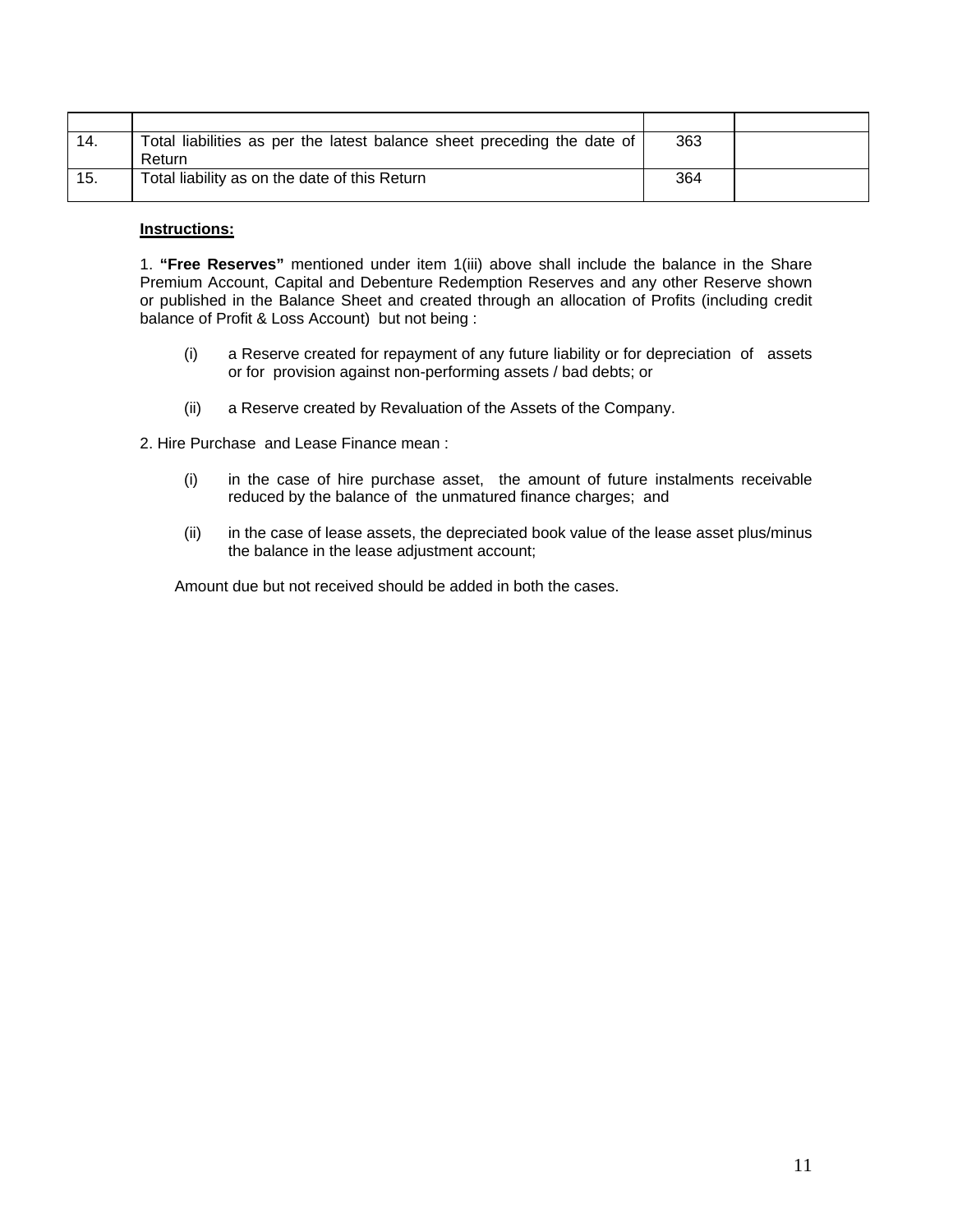### **Outstanding loans and advances, including Inter-Corporate Deposits/ Commercial Papers**

| Item<br>No. | <b>Particulars</b>                                                                                                                                                                             | Item Code | Amount |
|-------------|------------------------------------------------------------------------------------------------------------------------------------------------------------------------------------------------|-----------|--------|
| 1.          | Loans and advances etc. in subsidiaries of the company                                                                                                                                         | 411       |        |
| 2.          | Companies in the same group                                                                                                                                                                    | 412       |        |
| 3.          | Companies, Firms and Proprietary Concerns where Directors of the<br>Company hold substantial interest / are interested. (please see<br>instruction No.1 given below). [Details in Annexure No] | 420       |        |
| 4.          | Others:                                                                                                                                                                                        |           |        |
|             | Companies not in the same Group<br>(i)                                                                                                                                                         | 431       |        |
|             | (ii)<br>Directors / Promoters                                                                                                                                                                  | 432       |        |
|             | <b>Shareholders</b><br>(iii)                                                                                                                                                                   | 433       |        |
|             | Members of Staff<br>(iv)                                                                                                                                                                       | 434       |        |
|             | <b>Depositors</b><br>(v)                                                                                                                                                                       | 435       |        |
|             | Others<br>(vi)                                                                                                                                                                                 | 436       |        |
| 5.          | Total (411 +412 +420 +431 to 436)                                                                                                                                                              | 400       |        |

#### **Instructions:**

- (1) "Substantial interest" shall have the same meaning as assigned to it in Non-Banking Financial Companies Prudential Norms (Reserve Bank) Directions, 1998.
- (2) Sundry Debtors, Tax paid in advance and other Recoverable items not in the nature of loans and advances should **not** be shown in Part-4 above.
- (3) Fixed Deposit with other companies should be included under item 1, 2, 3 and 4 (i), as the case may be.
- (4) Investment in unquoted debentures shall be treated as credit and not investment.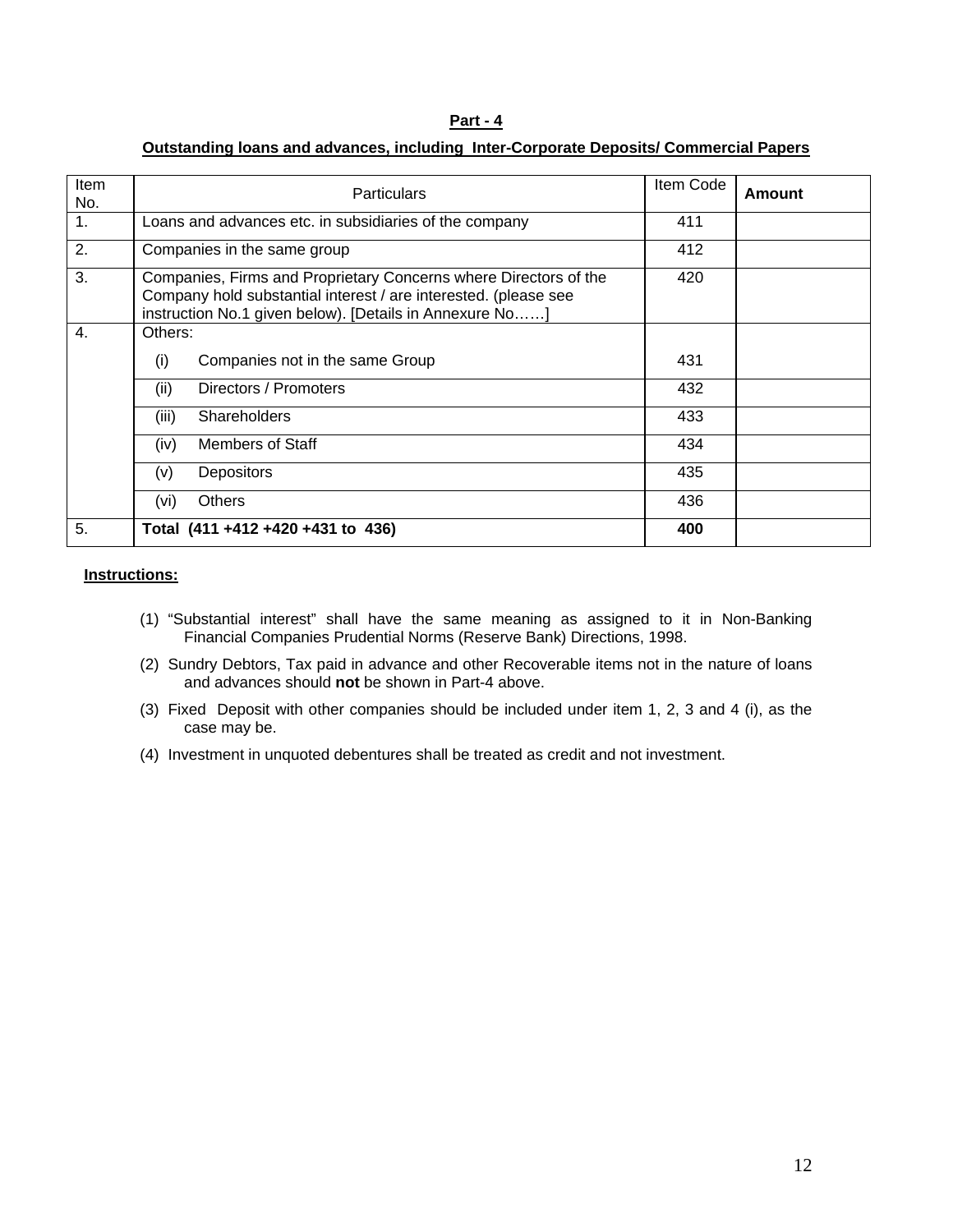#### **Part - 5 (i)**

#### **Investments (at book value)**

| <b>Item</b><br>No. | <b>Particulars</b>                                                  | Item Code | Amount |
|--------------------|---------------------------------------------------------------------|-----------|--------|
| $\mathbf{1}$ .     | Investments in -                                                    |           |        |
|                    | Fixed deposits with banks/certificates of deposits issued by<br>(i) | 541       |        |
|                    | banks                                                               |           |        |
|                    | Balances in any other deposit accounts with bank(s)<br>(ii)         | 542       |        |
|                    | (iii)<br>Securities of Central/State Govts. and bonds guaranteed by | 543       |        |
|                    | Central/State Govts.                                                |           |        |
|                    | Units of Unit Trust of India<br>(iv)                                | 544       |        |
|                    | Others (Please specify)<br>(v)                                      | 545       |        |
| 2.                 | Investments in shares:                                              |           |        |
|                    | Quoted<br>(i)                                                       | 511       |        |
|                    | Unquoted<br>(ii)                                                    | 512       |        |
| 3.                 | Investments in debentures and bonds                                 | 515       |        |
| $\overline{4}$ .   | Investments in shares of and debentures/bonds of companies where    | 520       |        |
|                    | directors of the company hold substantial interest. (Please see the |           |        |
|                    | instruction No.1 of Part-4). (Details in Annexure No)               |           |        |
| 5.                 | Total [541 to 545 + 511 + 512 + 515 + 520]                          | 500       |        |

#### **Instructions:**

- (1) Details of shares, debentures and commercial papers held in investment account or by way of stock-in-trade should be included in this part.
- (2) Fixed deposit with other companies should not be included here but should be shown in Part-4
- (3) Investment in unquoted debentures / bonds shall be treated as credit and not investment.

### **Part - 5 (ii)**

### **Quoted shares/debentures/bonds/commercial papers**

| Item<br>No. | <b>Particulars</b> | Item Code | <b>Amount</b> |
|-------------|--------------------|-----------|---------------|
| . .         | Book value         | 551       |               |
| 2.          | Market value       | 552       |               |

|--|--|

#### **Hire Purchase Business**

| Item<br>No. |                                                             | Item<br>Code | Number of<br>Accounts | Amount |
|-------------|-------------------------------------------------------------|--------------|-----------------------|--------|
|             | Nature of goods on hire                                     |              |                       |        |
|             | Automobiles:                                                |              |                       |        |
|             | (i)<br><b>Heavy Commercial Vehicles</b>                     | 611          |                       |        |
|             | (ii)<br>Vehicles<br>Commercial<br>including<br>Liaht<br>two | 612          |                       |        |
|             | wheelers                                                    |              |                       |        |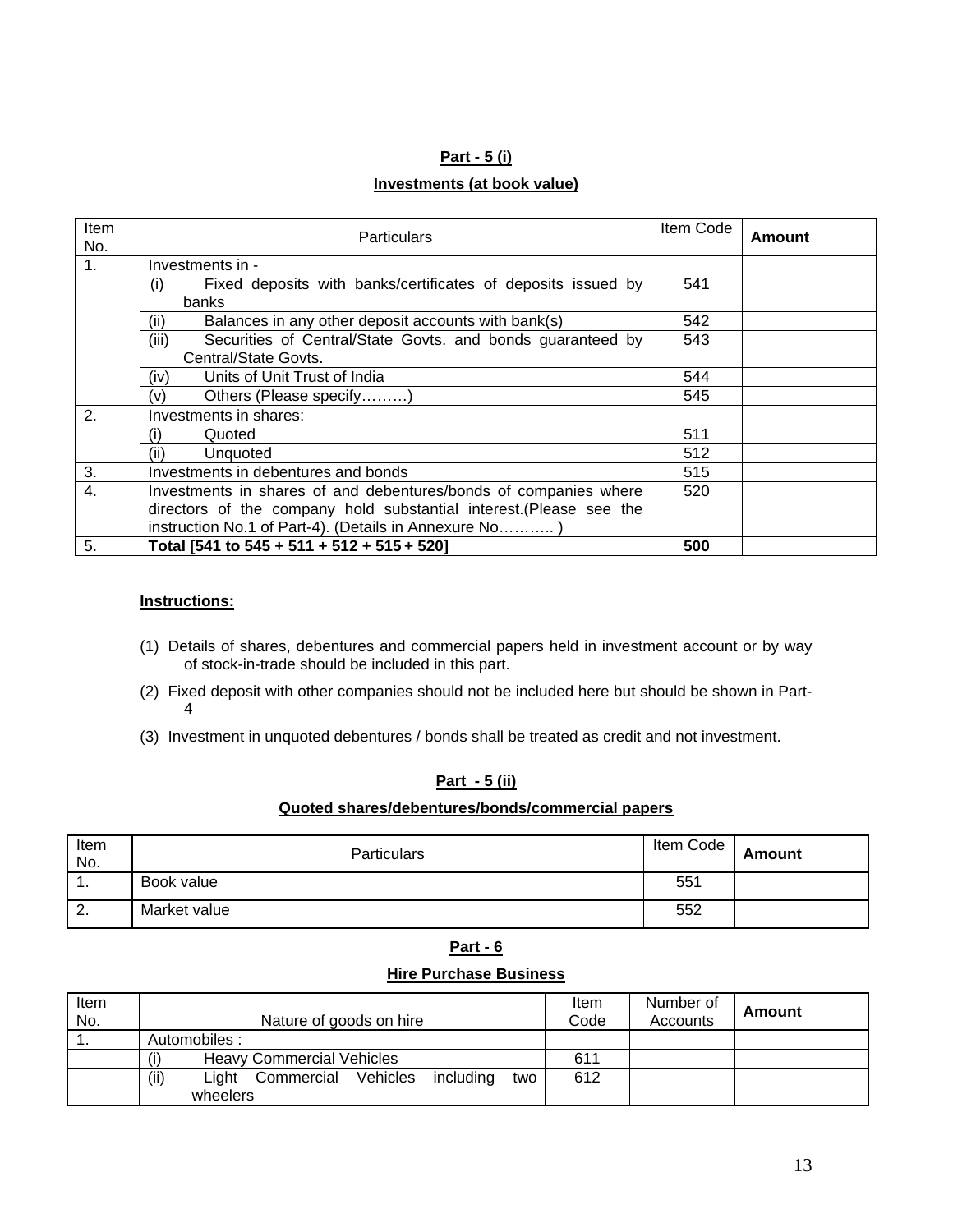|                  | <b>Others</b><br>(iii)                                | 613 |  |
|------------------|-------------------------------------------------------|-----|--|
| 2.               | Total [611+612+613]                                   | 610 |  |
| 3.               | Household durables                                    | 621 |  |
| 4.               | Data processing / office automation equipment         | 622 |  |
| 5.               | Agricultural implements (Tractors, Bulldozers, etc.)  | 623 |  |
| $\overline{6}$ . | Industrial machinery or tools or equipment for use in | 624 |  |
|                  | industries                                            |     |  |
| 7.               | All others                                            | 625 |  |
| 8.               | Total [610+ 621 to 625]                               | 600 |  |
| 9.               | Of 8 above, dues from -                               | 691 |  |
|                  | Subsidiaries / Companies in the same group /          |     |  |
|                  | Companies, firm and proprietary concerns where        |     |  |
|                  | directors of the company hold substantial interest    |     |  |

### Equipment Leasing business

| Item<br>No. | Nature of Equipment on Lease                                                                                                                                                                        | <b>Item</b><br>Code | Gross<br>Leased<br>Assets | Accumulated<br>depreciation $+/-$<br>Lease<br>Adjustment<br>Account | Net Leased<br>Assets plus<br>amounts due<br>but not<br>received |
|-------------|-----------------------------------------------------------------------------------------------------------------------------------------------------------------------------------------------------|---------------------|---------------------------|---------------------------------------------------------------------|-----------------------------------------------------------------|
| 1.          | Plant & Machinery                                                                                                                                                                                   | 701                 |                           |                                                                     |                                                                 |
| 2.          | Data Processing/office equipment                                                                                                                                                                    | 702                 |                           |                                                                     |                                                                 |
| 3.          | Vehicles                                                                                                                                                                                            | 703                 |                           |                                                                     |                                                                 |
| 4.          | <b>Others</b>                                                                                                                                                                                       | 704                 |                           |                                                                     |                                                                 |
| 5.          | Total (701+702+703+704)                                                                                                                                                                             | 700                 |                           |                                                                     |                                                                 |
| 6.          | Of 5 above, dues from<br>Subsidiaries / companies in the same group<br>companies, firms and proprietary concerns<br>where directors of the company hold<br>substantial interest / or are interested | 791                 |                           |                                                                     |                                                                 |

# Part - 8

### Bills business

| Item<br>No. | <b>Particulars</b>                                                                                                                  | Item<br>Code | Amount |
|-------------|-------------------------------------------------------------------------------------------------------------------------------------|--------------|--------|
|             | Bills purchased/discounted where the drawers, drawees or any                                                                        |              |        |
|             | endorsers are:                                                                                                                      |              |        |
|             | Subsidiaries of the company<br>(i)                                                                                                  | 801          |        |
|             | Companies in the same group<br>(ii)                                                                                                 | 802          |        |
|             | (iii)<br>Companies or firms in which any director of the company holds<br>substantial interest or proprietary concerns owned by him | 803          |        |
| 2.          | Bills purchased / discounted other than 1 above                                                                                     | 820          |        |
| 3           | Total $(801 + 802 + 803 + 820)$                                                                                                     | 800          |        |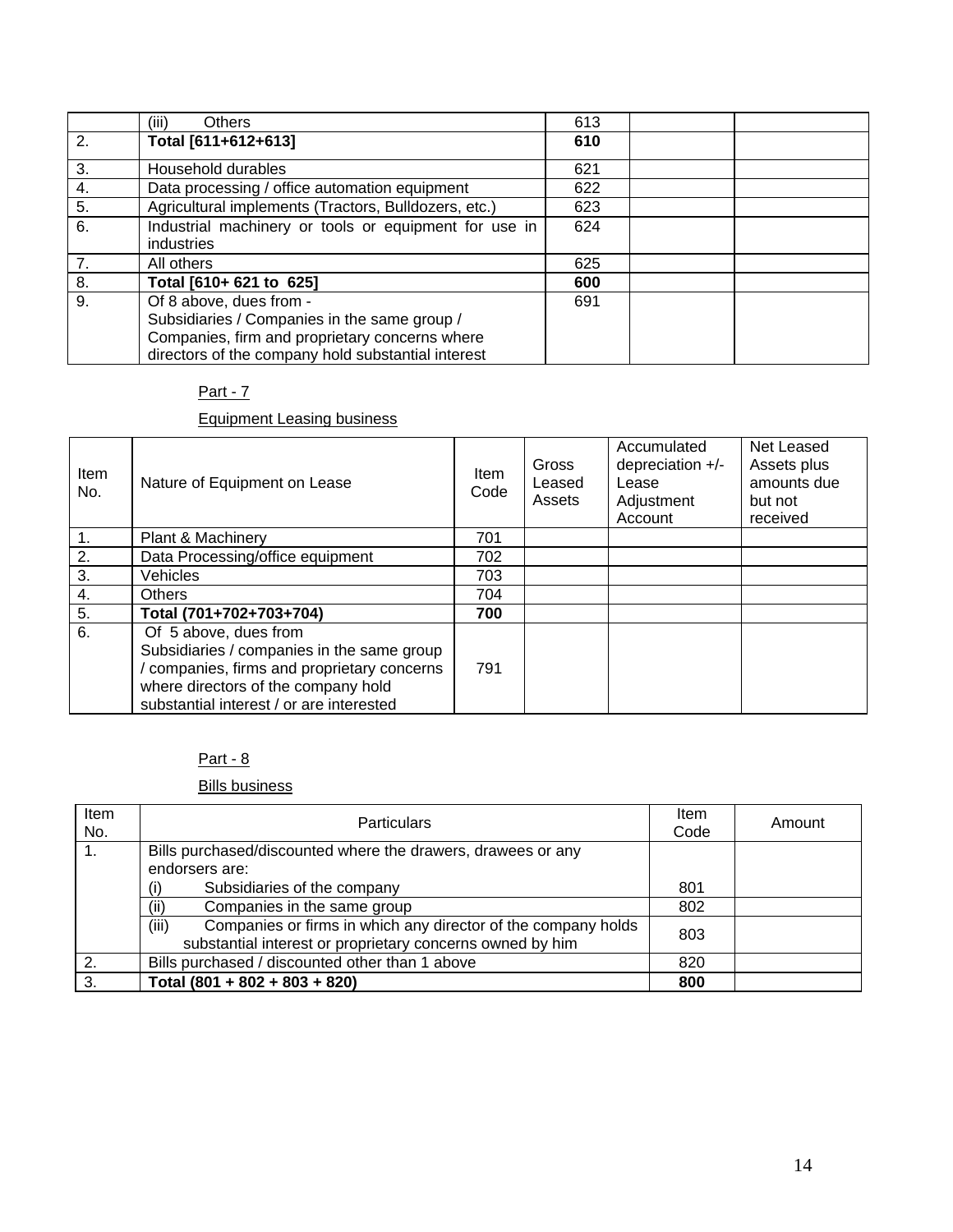# **Particulars about other fixed assets**

| Item<br>No. | <b>Particulars</b>                                                           | Item<br>Code | Amount |
|-------------|------------------------------------------------------------------------------|--------------|--------|
| 1.          | Fixed assets                                                                 |              |        |
|             | Land and Buildings for own use                                               | 901          |        |
|             | (ii)<br>Land and Buildings - others                                          | 902          |        |
|             | <b>Furniture and Fixtures</b><br>(iii)                                       | 903          |        |
|             | <b>Vehicles</b><br>(iv)                                                      | 904          |        |
| 2.          | Other assets excluding intangibles                                           | 905          |        |
| 3           | Total of other assets (901 + 902 + 903 + 904+905)                            | 910          |        |
| 4.          | Total assets [ excluding intangibles] (400 + 500 + 600 + 700 + 800 +<br>9101 | 900          |        |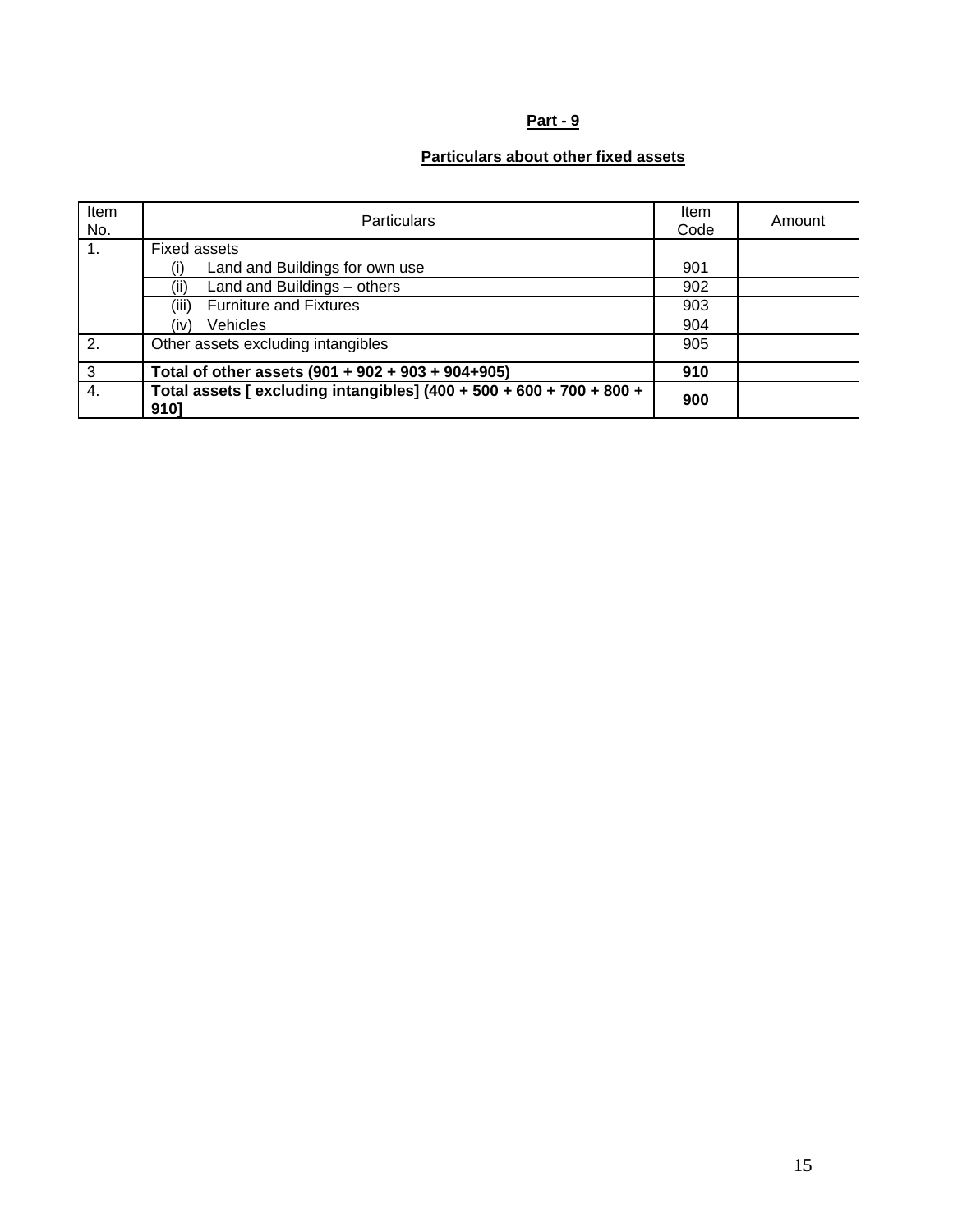# **Business statistics / information for the year ended 31 March, 200--**

| Item<br>No.    | <b>Particulars</b>                                            | Item<br>Code | Amount |
|----------------|---------------------------------------------------------------|--------------|--------|
|                | I. Disbursements (Fund based activities)                      |              |        |
| 1              | Equipment leasing:                                            |              |        |
|                | (a) Outstanding balances as on the date of the return         | 1001         |        |
|                | (b) Total disbursement during the year                        | 1002         |        |
| $\overline{2}$ | Hire purchase:                                                |              |        |
|                | (a) Outstanding balances as on the date of the return         | 1003         |        |
|                | (b) Total disbursement during the year                        | 1004         |        |
| $\overline{3}$ | Loans                                                         |              |        |
|                | (a) Loans against shares to corporates:                       |              |        |
|                | (i) Outstanding balances as on the date of the return         | 1005         |        |
|                | (ii) Total disbursement during the year                       | 1006         |        |
|                | (b) Loans against shares to individuals:                      |              |        |
|                | (i) Outstanding balances as on the date of the return         | 1007         |        |
|                | (ii) Total disbursement during the year                       | 1008         |        |
|                | (c) Loans against shares to brokers:                          |              |        |
|                | (i) Outstanding balances as on the date of the return         | 1009         |        |
|                | (ii) Total disbursement during the year                       | 1010         |        |
|                | (d) Loans to finance Initial Public Offerings (IPOs):         |              |        |
|                | (i) Outstanding balances as on the date of the return         | 1011         |        |
|                | (ii) Total disbursement during the year                       | 1012         |        |
|                | (e) Inter-corporate loans / deposits:                         |              |        |
|                | (i) Outstanding balances as on the date of the return         | 1013         |        |
|                | (ii) Total disbursement during the year                       | 1014         |        |
|                | (f) Others                                                    | 1015         |        |
| 4              | Bills Purchased/Discounted:                                   |              |        |
|                | (a) Outstanding balances as on the date of the return         | 1016         |        |
|                | (b) Total disbursement during the year                        | 1017         |        |
| 5              | Of 4, bills rediscounted :                                    |              |        |
|                | (a) Outstanding balances as on the date of the return         | 1018         |        |
|                | (b) Total volume during the year                              | 1019         |        |
|                | II. Trading in shares / securities (quoted other than SLR)    |              |        |
| $6\phantom{1}$ | Purchases / sales of shares / debentures / commercial papers: |              |        |
|                | Purchases<br>(a)                                              | 1020         |        |
|                | $\overline{(\mathsf{b})}$<br><b>Sales</b>                     | 1021         |        |
|                |                                                               |              |        |

|    | III. Fee based activities                               |      |  |
|----|---------------------------------------------------------|------|--|
|    | <b>Guarantees issued for Capital Market Operations:</b> |      |  |
|    | (a) Outstanding balances as on the date of the return   | 1022 |  |
|    | (b) Total volume during the year                        | 1023 |  |
| 8. | Guarantees issued for other purposes:                   |      |  |
|    | (a) Outstanding balances as on the date of the return   | 1024 |  |
|    | (b) Total volume during the year                        | 1025 |  |
| Ω  | Lease / Hire purchase syndicated during the year        | 1026 |  |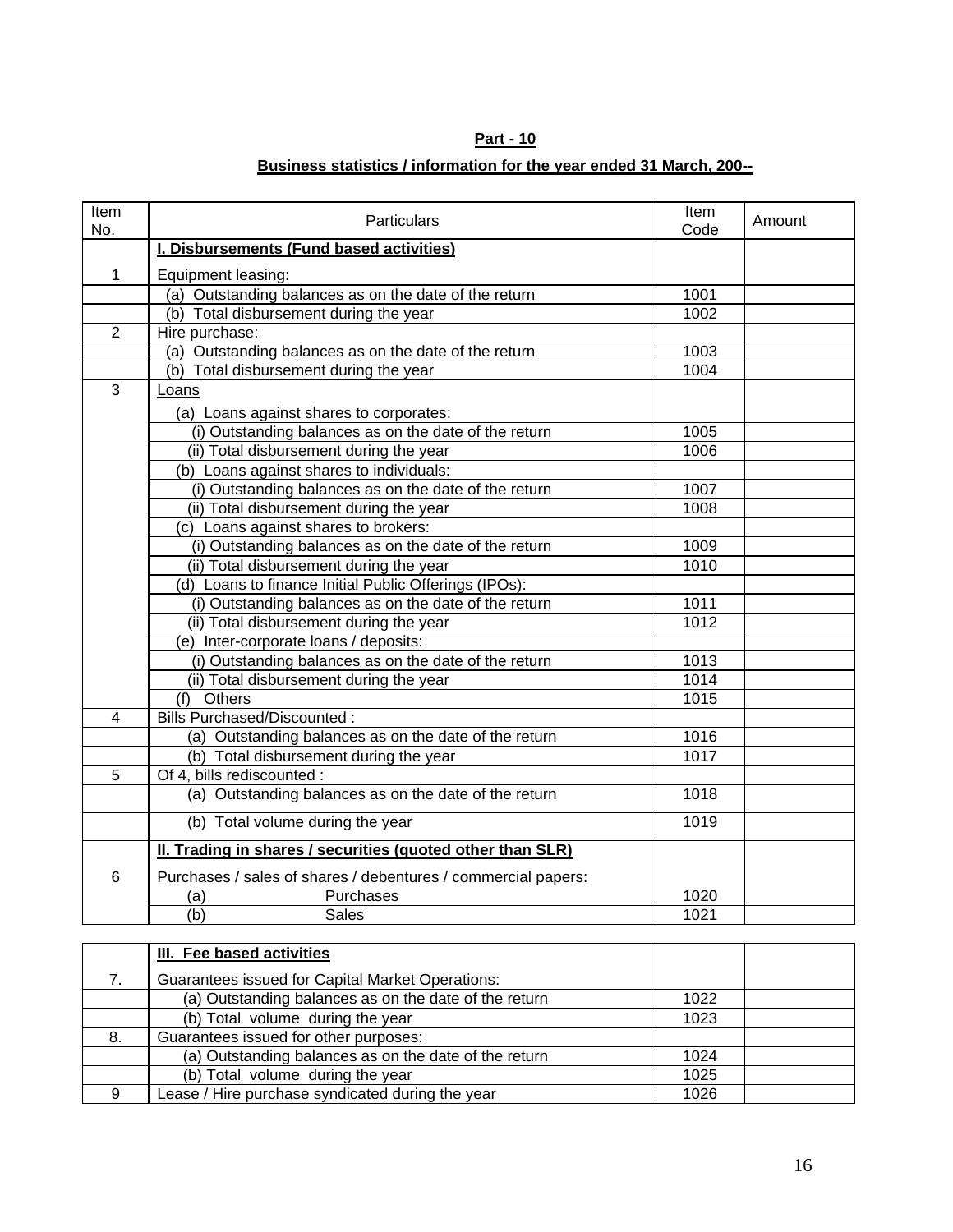| 10.             | Loan / ICDs syndicated during the year | 1027 |  |
|-----------------|----------------------------------------|------|--|
|                 | Bills syndicated during the year       | 1028 |  |
| 12 <sup>°</sup> | Underwriting:                          |      |  |
|                 | (a) Total amount underwritten          | 1029 |  |
|                 | Amount devolved<br>(b)                 | 1030 |  |
|                 | <b>Outstanding commitments</b><br>(C). | 1031 |  |

# **Part - 10(A)**

# **Status of overdues**

| Item<br>No.   | <b>Particulars</b>                         | Item<br>Code | Amount |
|---------------|--------------------------------------------|--------------|--------|
|               | Lease overdues more than 12 months         | 1041         |        |
| $\mathcal{P}$ | Lease overdues up to 12 months             | 1042         |        |
| 3             | Hire purchase overdues more than 12 months | 1043         |        |
| 4             | Hire purchase overdues up to 12 months     | 1044         |        |
| 5             | Other overdues more than 6 months          | 1045         |        |
| 6             | Other overdues up to 6 months              | 1046         |        |
|               | Total (1041 to 1046)                       | 1040         |        |

### **Part - 11**

#### **Particulars of selected Income and Expenditure**

(Please see instructions given below).

|                         | <b>Fund-based income:</b>                                           |      |  |
|-------------------------|---------------------------------------------------------------------|------|--|
| 1                       | Gross lease income                                                  | 1101 |  |
| $\overline{2}$          | Less: Depreciation on Assets on Lease + / - Lease Equalisation      | 1102 |  |
| $\overline{3}$          | Net lease income (1101-1102)                                        | 1103 |  |
| $\overline{\mathbf{4}}$ | Hire purchase income                                                | 1104 |  |
| 5                       | Bills discounting income                                            | 1105 |  |
| $\overline{6}$          | Investment income                                                   |      |  |
|                         | Dividend / interest<br>(a)                                          | 1106 |  |
|                         | Profit / Loss $(+ / -)$ on sale of shares /<br>(b)                  | 1107 |  |
|                         | debentures / commercial papers                                      |      |  |
| $\overline{7}$          | Interest income                                                     |      |  |
|                         | Inter-corporate deposits / loans<br>(a)                             | 1108 |  |
|                         | (b)<br>Other loans and advances                                     | 1109 |  |
| 8                       | Other fund based income                                             | 1110 |  |
| 9                       | Total fund based income (1103 to 1110)                              | 1111 |  |
|                         | Fee based income                                                    |      |  |
| 10                      | Income from merchant banking activities<br>1112                     |      |  |
| 11                      | 1113<br><b>Underwriting commission</b>                              |      |  |
| 12                      | Income from syndication of bills, loans, ICDs, lease & hire<br>1114 |      |  |
|                         | purchase                                                            |      |  |
| 13                      | Miscellaneous income                                                | 1115 |  |
| 14                      | Total fee-based income (1112 to 1115)<br>1116                       |      |  |
| 15                      | Total Income (1111 + 1116)                                          | 1100 |  |
|                         | <b>Interest and other financing costs</b>                           |      |  |
| 16                      | Interest paid on fixed deposits                                     | 1117 |  |
| 17                      | Interest paid on ICDs                                               | 1118 |  |
| 18                      | <b>Brokerage</b>                                                    | 1119 |  |
|                         |                                                                     |      |  |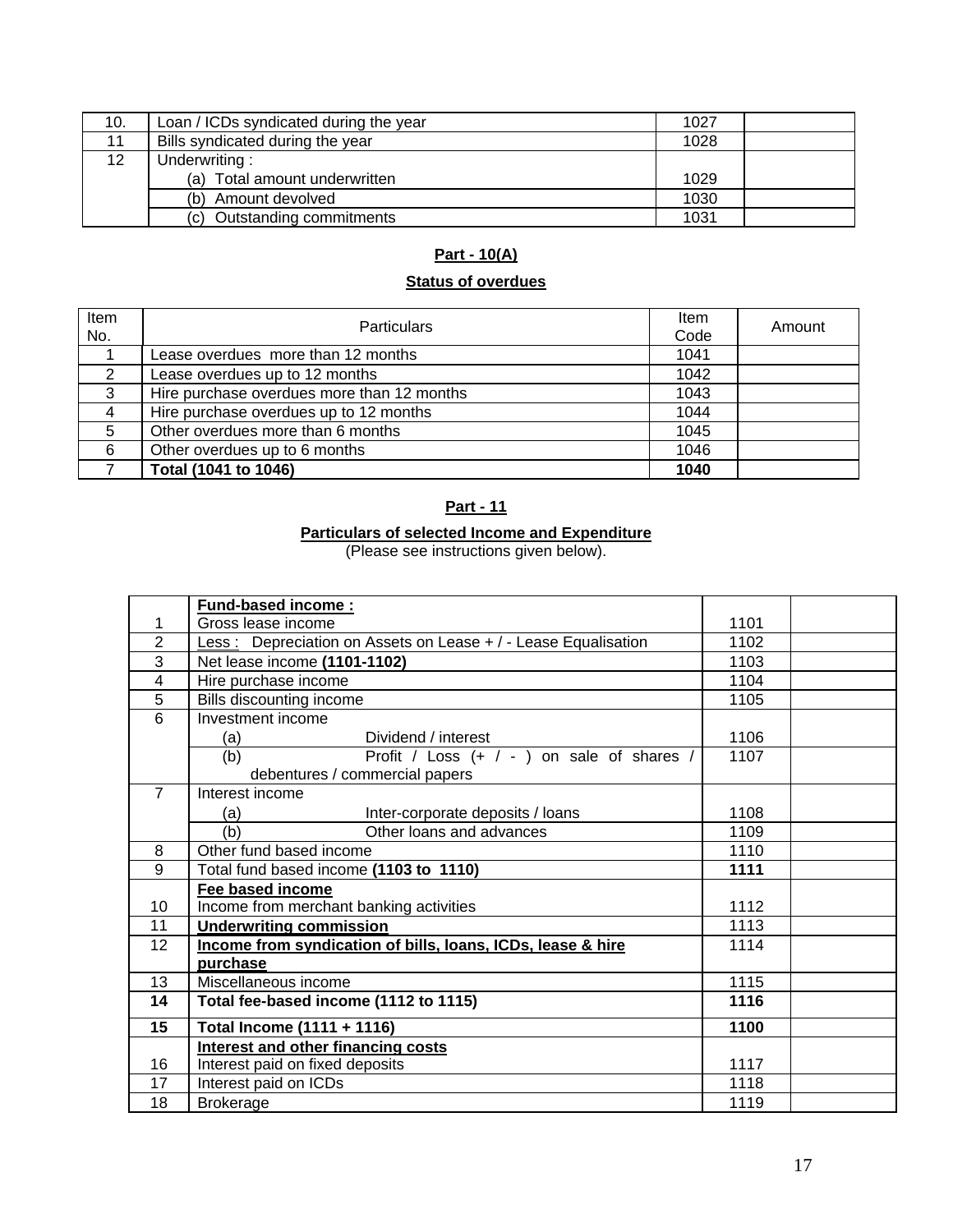| 19      | Reimbursement of expenses to brokers             | 1120 |  |
|---------|--------------------------------------------------|------|--|
| 20      | Other financing costs                            | 1121 |  |
| 21      | Bills rediscounting charges                      | 1122 |  |
| $22 \,$ | Total financing costs (1117 to 1122)             | 1123 |  |
|         | <b>Operating expenses</b>                        |      |  |
| 23      | Employee costs                                   | 1124 |  |
| 24      | Other administrative costs                       | 1125 |  |
| 25      | Total operating costs (1124 + 1125)              | 1140 |  |
| 26      | Depreciation on own assets                       | 1126 |  |
| 27      | Intangible assets amortised                      | 1127 |  |
| 28      | Provision for diminution in value of investments | 1128 |  |
| 29      | Provision against Non-Performing Assets          | 1129 |  |
| 30      | Other Provisions if any                          | 1130 |  |
| 31      | Total expenses (1123 +1140 + 1126 to 1130)       | 1150 |  |
| 32      | Profit before tax (1100 - 1150)                  | 1160 |  |
| 33      | Tax                                              | 1170 |  |
| 34      | Profit after tax (1160 - 1170)                   | 1180 |  |

#### **Instructions :**

- (1) Particulars in this part should be for a full financial year. If the company closes its books on any date other than on 31<sup>st</sup> March, the date of closing of the books and the period should be indicated.
- (2) "Gross lease income" includes lease rentals (net of rebate), lease management fees, lease service charges, up-front fees, profit on sale of leased assets and delayed / late payment charges relating to lease business (including interest/compensation charges on advance payment for purchase of assets in respect of lease agreements entered into / finalised).
- (3) 'Lease equalisation account' has the same meaning as in the Guidance Note on Accounting for Lease (revised) issued by ICAI.
- (4) 'Hire purchase income' includes finance charges(net of rebate), hire service charges, delayed / late payment charges, up-front fees and other income relating to hire purchase business (including interest earned on advance payment for acquisition of hire purchase assets for identified hirers)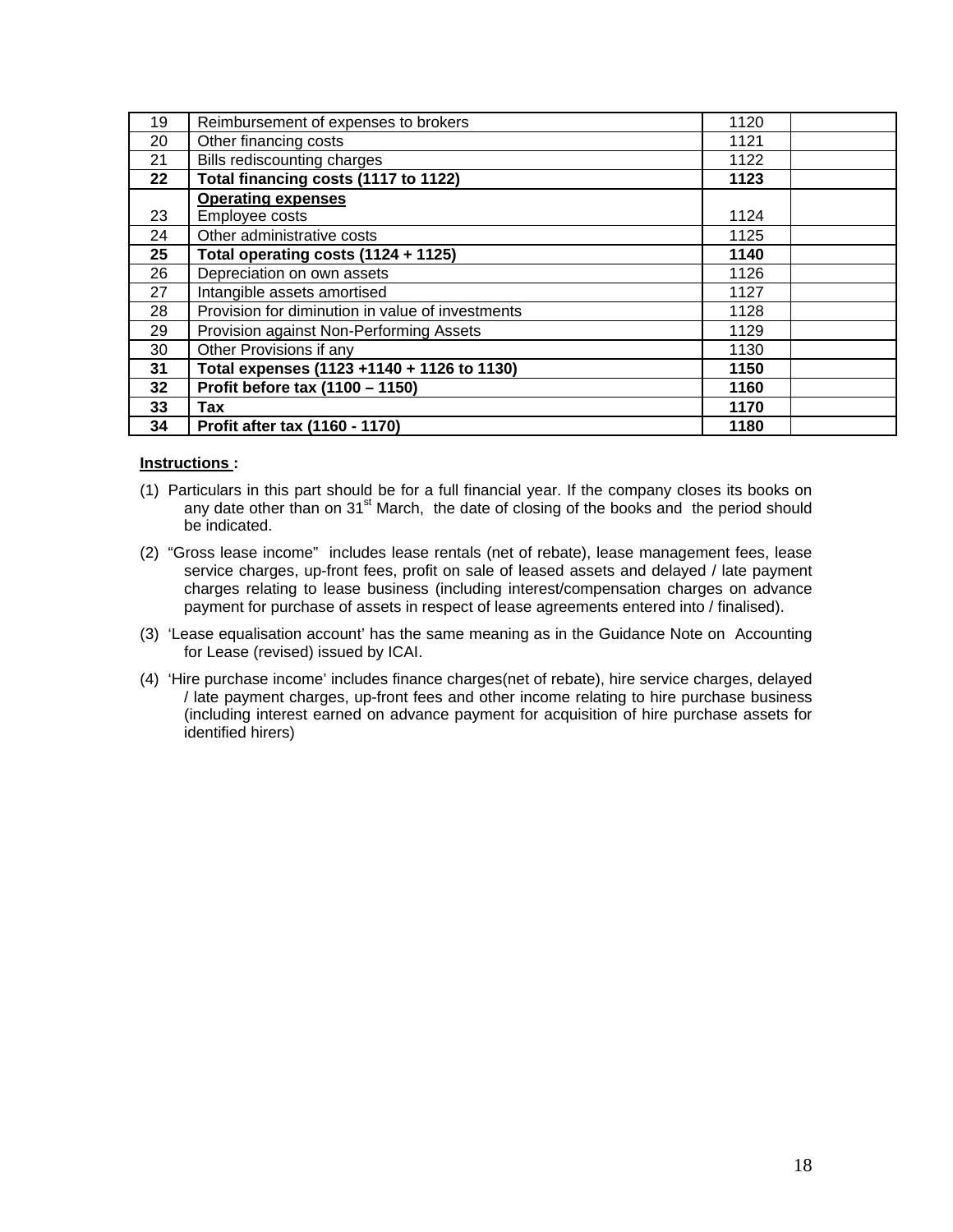### CERTIFICATE

- 1. Certified that the directions contained in the Non-Banking Financial Companies Acceptance of Public Deposits (Reserve Bank) Directions, 1998\* (as amended from time to time)/ Miscellaneous Non-Banking Companies (Reserve Bank) Directions, 1977\*, as the case may be, are being complied with.
- 2. Further certified that the particulars / information furnished in this Return have been verified and found to be correct and complete in all respects.
	- (\* Please delete whichever is not applicable)

Signature of Manager / Managing Director / Authorised Official

Date: Place:

### Auditor's Report

We have examined the books of account and other records maintained by ----------------------------------------- Company Ltd. in respect of the data furnished in this return and report that to the best of our knowledge and according to the information and explanations given to us and shown by the records examined by us, the data furnished in this return are correct.

| Place: | Signature:                        |
|--------|-----------------------------------|
| Date:  | Name of the Chartered Accountants |

**---------------------------------------------------------------------------------------------------------------** 

Enclosures to the return :

1. The following documents should be submitted along with the return in case they have not already been sent. Please tick in the box against the item for the documents enclosed and state the date of submission in other cases.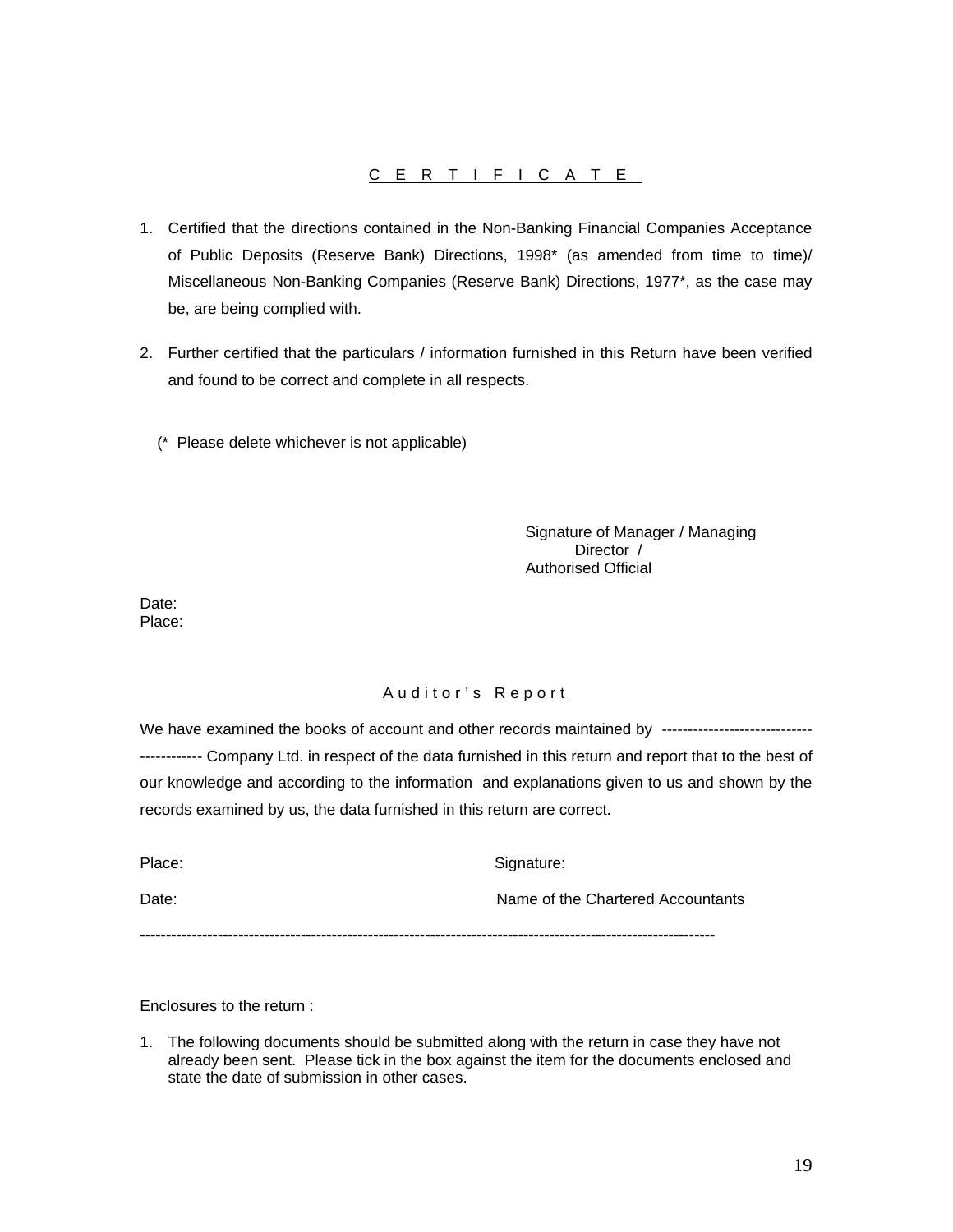- (i) A copy of the audited balance sheet and profit and loss account dated nearest to the date of return.
- (ii) Specimen signature card.
- (iii) A copy of application form referred to in paragraph 4(12) of the Notification No.DFC.118/DG(SPT)-98 dated January 2, 1998 or paragraph 6 of the Notification No.DNBC.39/DG(H)-77 dated the  $20<sup>th</sup>$  June 1977.
- 2. A list of Principal officers and the names and addresses of directors in the form enclosed is to be sent with this return.